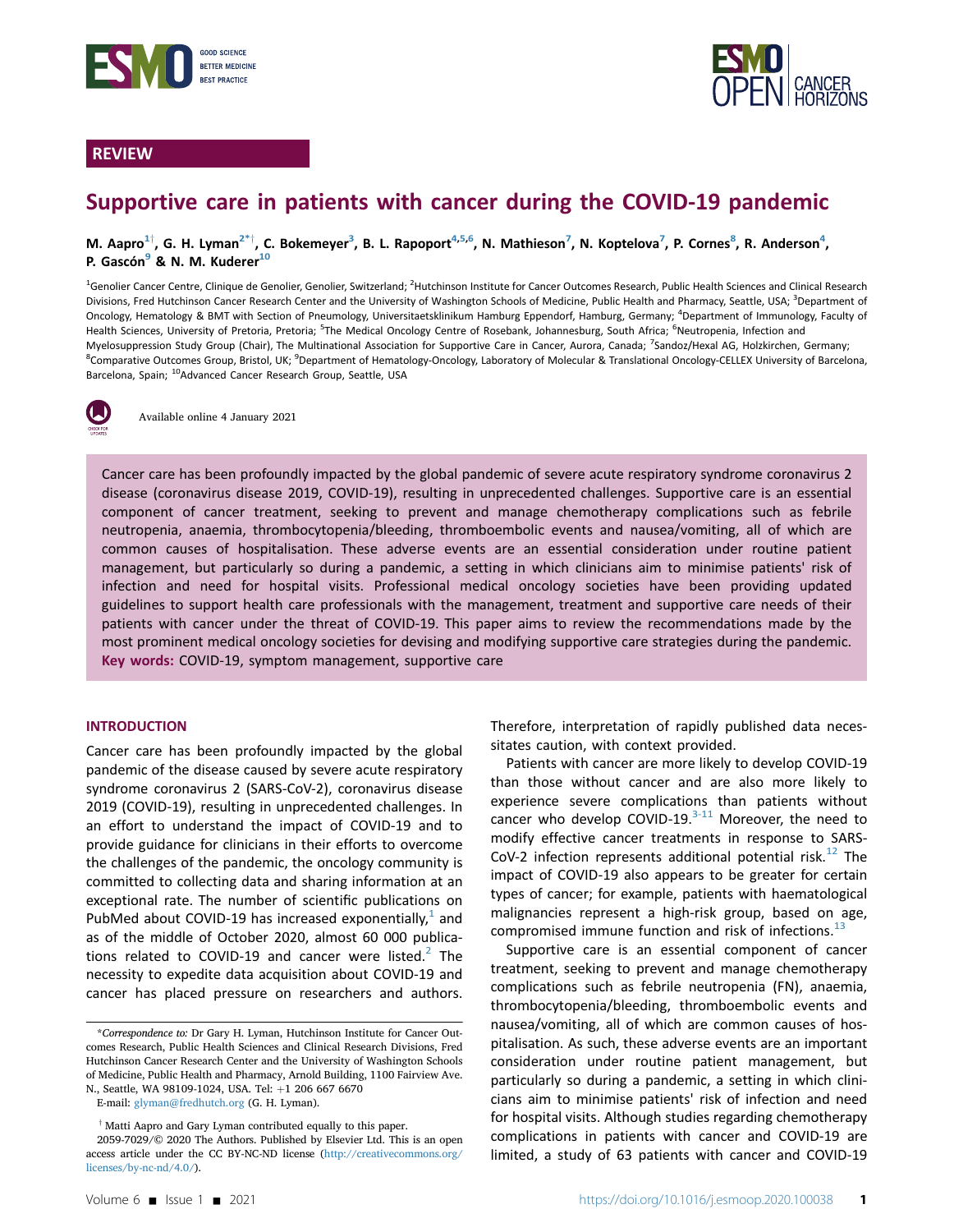reported a significantly higher mortality rate in patients with neutropenia.<sup>[14](#page-8-2)</sup>

International and national cancer consortia have been collecting data on cancer care and real-time outcomes during the pandemic.<sup>[5](#page-7-3)[,6,](#page-7-4)[15-18](#page-8-3)</sup> In addition, professional medical oncology societies have been providing updated guidelines to support health care professionals with the management, treatment and supportive care needs of their patients with cancer under the threat of COVID-19.<sup>[19-24](#page-8-4)</sup> For example, the American Society of Clinical Oncology (ASCO), European Society for Medical Oncology (ESMO) and National Comprehensive Cancer Network (NCCN) all suggest reducing the FN risk threshold for the use of prophylactic granulocyte colony-stimulating factor (G-CSF) to include lower-risk patients receiving chemotherapy regimens that have a low or intermediate risk of developing  $FN$ .  $20,24-26$  $20,24-26$ 

This paper provides an overview of the recommendations made by the most prominent medical oncology societies for devising and modifying supportive care strategies during the COVID-19 pandemic.

# CANCER TREATMENT DURING THE COVID-19 PANDEMIC

Given that patients with cancer receiving chemotherapy and other treatments are susceptible to developing infections, medical oncology societies and organisations worldwide are providing invaluable guidance on the management of solid and haematological malignancies in response to the COVID-19 pandemic. The volume of literature relating to new guidance is too extensive to summarise in a single manuscript. Nevertheless, it is underpinned by a common need to achieve several key

goals. For patients who currently do not have COVID-19, there is a requirement to reduce the risk of exposure to SARS-CoV-2 and minimise the negative impact on cancer outcomes. For patients with COVID-19, the negative impact on cancer outcomes should be minimised while limiting the risk of COVID-19 complications and reducing the risk of spread within the health care facility. General considerations for managing cancer care in the presence or absence of COVID-19 are included in [Table 1](#page-1-0). Treatment decisions should be based on an analysis of risks and benefits, made in consultation with patients. Key factors include the presence or absence of SARS-CoV-2 infection, the type and stage of cancer, and treatment intent (palliative or curative).

# CARING FOR PATIENTS WITH CANCER DURING THE PANDEMIC WHO DO NOT HAVE COVID-19

Since patients with cancer are at increased risk of contracting SARS-CoV-2 and developing COVID-19, there is a need to manage at-risk patients with cancer at the 'preinfection' stage. This has been the subject of many published expert opinions since the start of the COVID-19 outbreak.<sup>[27-35](#page-8-7)</sup> These are not evidence-based, in the sense that they have not been developed following prospective studies. Nonetheless, they can help inform clinicians on the most appropriate strategies to reduce the risk of exposure to SARS-CoV-2. However, it should be noted that such publications include recommendations only and are not intended to replace either institutional policies and guidance or the judgment of clinicians making decisions on a case-by-case basis.

<span id="page-1-0"></span>

| Table 1. Considerations for managing cancer care in patients with and without COVID-19 |                                                                                                                                                         |                                                                                                                                                                                                                                                                                                                                                                                                                                                                                                                                                                                                                                                                                                                                                                                                                                                                                                                                                                                                                                                                                                 |
|----------------------------------------------------------------------------------------|---------------------------------------------------------------------------------------------------------------------------------------------------------|-------------------------------------------------------------------------------------------------------------------------------------------------------------------------------------------------------------------------------------------------------------------------------------------------------------------------------------------------------------------------------------------------------------------------------------------------------------------------------------------------------------------------------------------------------------------------------------------------------------------------------------------------------------------------------------------------------------------------------------------------------------------------------------------------------------------------------------------------------------------------------------------------------------------------------------------------------------------------------------------------------------------------------------------------------------------------------------------------|
| Patient group                                                                          | Goal                                                                                                                                                    | <b>Actions</b>                                                                                                                                                                                                                                                                                                                                                                                                                                                                                                                                                                                                                                                                                                                                                                                                                                                                                                                                                                                                                                                                                  |
| Patients with cancer<br>without COVID-19<br>infection; no prior<br>infection           | Reduce risk of exposure to SARS-CoV-2<br>Minimise negative impact on cancer outcomes                                                                    | Discuss options and understand the patient's perspectives.<br>Use telemedicine for consultations and remote monitoring.<br>Continuous monitoring for COVID-19 signs and symptoms to prevent infection spread<br>within clinic/hospital.<br>Switch to local laboratory for blood analyses instead of a high-volume hospital (confirm<br>unexpected results in reference laboratory).<br>Modify or postpone cancer treatment; switch from intravenous to oral formulation if<br>available.<br>Minimise the risk of hospitalisation due to complications, including neutropenia/<br>infection, anaemia, thrombocytopenia/bleeding, thromboembolic events and CINV.<br>Administer supportive care in outpatient setting, where possible, or use long-acting<br>formulations.                                                                                                                                                                                                                                                                                                                        |
| Patients with cancer<br>with COVID-19                                                  | Minimise negative impact on cancer outcomes<br>Minimise complications of COVID-19<br>Reduce risk of spread of SARS-CoV-2 within<br>health care facility | Discuss risks and benefits of continuing or modifying cancer therapy with the patient.<br>Administer supportive care in outpatient setting, where possible, or use long-acting<br>formulations.<br>Solid tumour patients: adjuvant therapy with curative intent likely should proceed.<br>For patients with metastatic disease, treatment delays may lead to worsening<br>performance status and loss of the window to treat. Considerations should include<br>how such delays may lead to admission for symptom palliation, which further stresses<br>inpatient resources.<br>Cancer surgery is not considered elective, but surgical intervention needs prioritisation;<br>changes to usual practice are necessary.<br>Patients with aggressive haematological malignancy: stem cell transplantation and<br>cellular immunotherapies provide curative treatments for many with aggressive<br>disease and in many cases cannot be delayed.<br>Travel bans limit access to international donors for allogeneic stem cell transplantation;<br>cryopreservation of donor products is recommended. |

a and vomiting; COVID-19, coronavirus disease 2019; SARS-CoV-2, severe acute respirat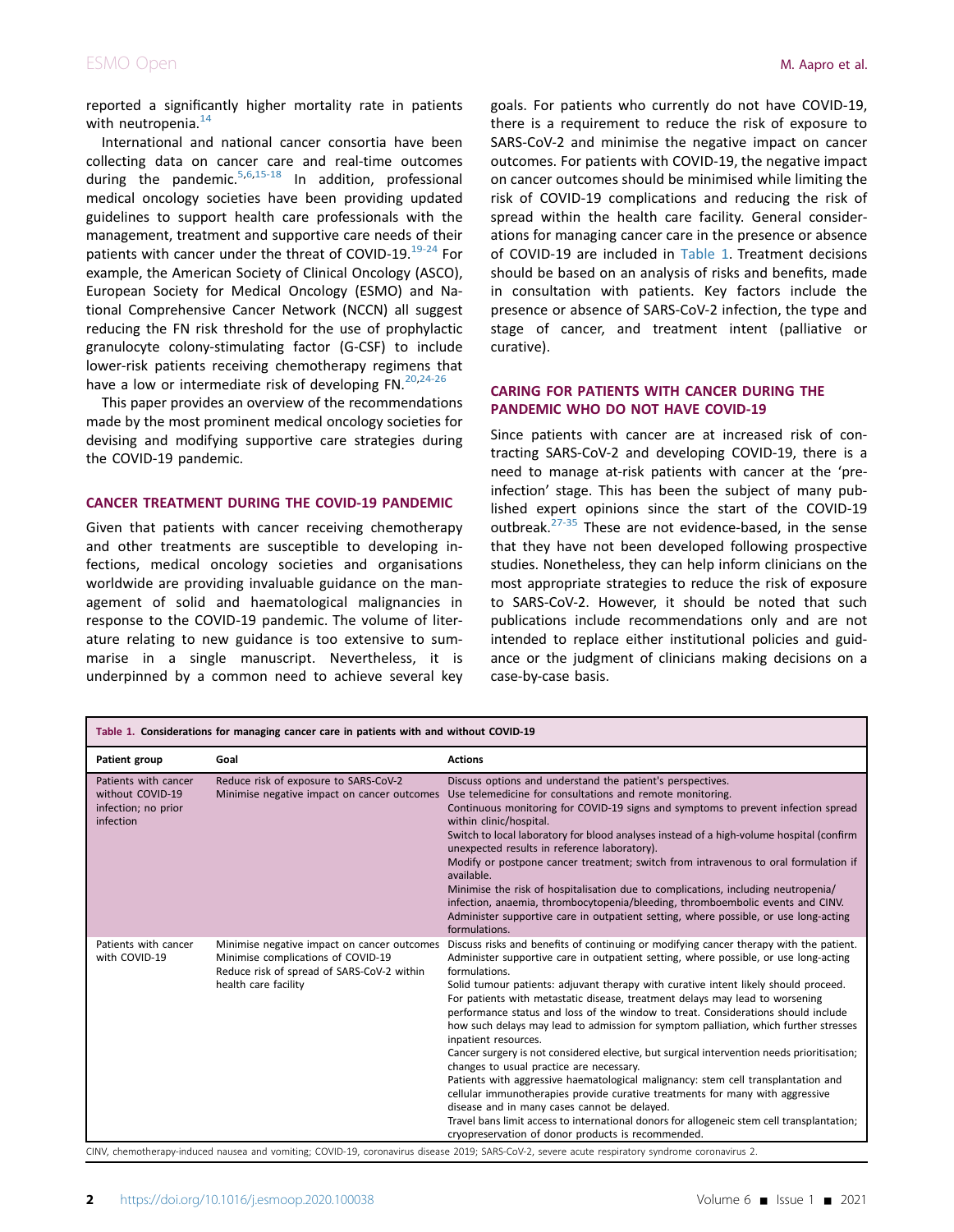Proposed strategies should involve prioritisation of patients according to the urgency of their need for treatment. For example, some patients may require immediate treatment; other patients may not require urgent therapy, but should start treatment before the pandemic is over; for others it may be appropriate to have treatment deferred indefinitely without adversely impacting clinical out-comes.<sup>[35](#page-8-8)[,36](#page-8-9)</sup> For patients requiring treatment during the pandemic, cancer therapy modifications may be required. This may involve dose delay, home care, alternative treatment regimens, extended intervals between treatment cycles and the use of treatments that can be administered more rapidly. However, any modifications to treatment should be evidence-based. Regarding acceptable dose delay, this should be considered according to the type of tumour.<sup>[37](#page-8-10)</sup> Many health systems separate patients with cancer into health care facilities isolated from suspected or diagnosed COVID-19 patients, to reduce the risk of nosocomial COVID-19 spread. $38$  This may involve moving treatment clinics and staff from acute care hospitals into standalone facilities left unused due to the COVID-19 pandemic; for example, in Bristol, UK, infusion chemotherapy has been delivered in adapted dental treatment facilities. $39$  Providing home infusion of chemotherapy may be an option in certain countries and could be supervised by telemedicine.<sup>[37,](#page-8-10)[40](#page-8-13)</sup> The level of treatment complexity and the potential for complications should be considered before starting home infusions.

There is also a need for supportive care interventions to minimise hospitalisation risk due to complications, including neutropenia/infection, anaemia, thrombocytopenia/bleeding, thromboembolic events and chemotherapy-induced nausea/ vomiting (CINV). Supportive care interventions play a crucial role in reducing the risk of complications associated with cancer therapy, which, in the COVID-19 era, is particularly important for reducing patient interactions with health care systems and keeping patients well. It is important to note that some of the recommendations for managing haematopoietic cancer therapy complications described in the following subsections would be considered 'off-label' based on the current prescribing information for some interventions. A summary of the recommendations is provided in [Table 2.](#page-3-0)

#### PATIENTS WITH CANCER WHO HAVE COVID-19

In patients with cancer who have confirmed or suspected COVID-19, it may be necessary to delay or change the sequence of immunosuppressive treatments based on evaluation of risks and benefits of a particular treatment given in a specific regimen, prevent neutropenic complications and reduce the risk of thrombotic and/or haemorrhagic complications. $26,41$  $26,41$ 

There are also implications based on treatment intent. In the curative setting, the main goals of treatment are to maintain the dose density of treatment. In the palliative setting, the main aim is to avoid hospitalisation due to complications such as FN.

#### SPECIFIC RECOMMENDATIONS

#### Neutropenia

FN is a severe complication of cancer chemotherapy that typically requires emergency hospital treatment. Fatalities can arise due to infection/sepsis, as well as chemotherapy delays, dose reductions or discontinuations that impact cancer treatment outcomes. $42$  Patients with FN have a high risk of infection-related mortality and of requiring secondary care. Therefore, FN is an essential consideration under normal circumstances, but particularly during a pandemic where clinicians strive to keep patients infection-free and out of the hospital. Early in the European phase of COVID-19, the UK National Institute for Health and Care Excellence warned oncologists that 'symptoms of COVID-19, neutropenic sepsis and pneumonitis may be difficult to differentiate at initial presentation' and proposed increased attention be focused on avoiding neutropenia and its complications.<sup>[43](#page-8-17)</sup>

Prophylactic use of G-CSF reduces the incidence of FN and infection-related mortality and allows the relative dose intensity of chemotherapy to be maintained.<sup>[44](#page-8-18)</sup> Established guidelines (before the emergence of the COVID-19 pandemic) recommend prophylactic use of G-CSF when the overall risk of FN from the prescribed chemotherapy regimen is  $\geq$ 20%.<sup>[45-48](#page-8-19)</sup> Individual risk factors (such as age  $\geq$ 65 years, presence of selected comorbidities and poor performance status) for FN are included in these international guidelines for the prophylactic use of G-CSF.  $45-48$  They are validated using a claims database including data from 160 304 patients $49$  and through a systematic review.<sup>[50](#page-9-1)</sup> Among the five most common cancer types and regimen combinations, the absolute FN risk is close to or exceeds the 20% risk threshold for most patients with one or more risk factors, compared with those with no risk factors. $49,50$  $49,50$ 

There are several ways in which the risk of neutropenic complications can be reduced, including neutropenia prevention. ESMO also recommends that in patients with solid tumours not treated for cure, regimens unlikely to induce FN should be considered and that there should be substantial evidence to support using regimens with a greater risk of neutropenia. $25$  Neutropenia can also be prevented by reducing the FN risk threshold for the use of G-CSF to include lower-risk patients, thereby administering G-CSF to more patients receiving chemotherapy. Long-acting treatments (e.g. pegfilgrastim), particularly in solid tumours, may be used to provide the necessary coverage while reducing contact with health care professionals. Prophylactic antibiotics can also be used to reduce infections if patients do become neutropenic. However, this approach is controversial since it may lead to antibiotic resistance, which further complicates patient management. $51$  Hence most guidelines now recommend the use of prophylactic G-CSF over prophylactic antibiotics. ASCO, ESMO and NCCN updated recommendations suggest expanded use of prophylactic G-CSF to include patients receiving chemotherapy regimens with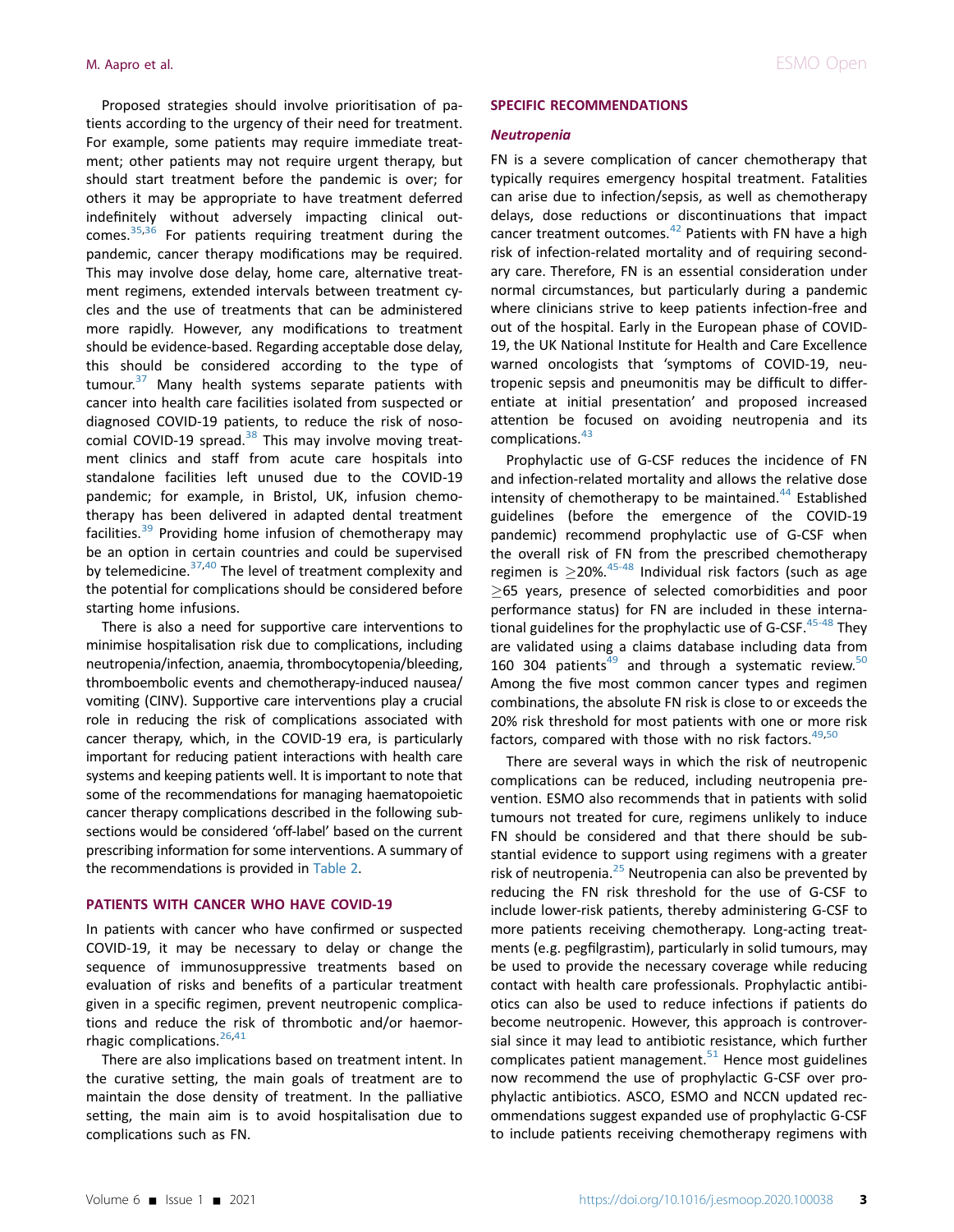<span id="page-3-0"></span>

| Table 2. Summary of recommendations for the supportive care of patients with cancer during the COVID-19 pandemic |                                                                                                                                                                                                                                                                                                                                                                                                                                                                                                                                                                                                                                                                                                                                                                                                                                                                                                                                                                                                                                                                                                                                                                                                                                                                                                                                                                                                                                                                                                                                                                                                                                                                                                                                                                                                                                                                                                                                                             |  |
|------------------------------------------------------------------------------------------------------------------|-------------------------------------------------------------------------------------------------------------------------------------------------------------------------------------------------------------------------------------------------------------------------------------------------------------------------------------------------------------------------------------------------------------------------------------------------------------------------------------------------------------------------------------------------------------------------------------------------------------------------------------------------------------------------------------------------------------------------------------------------------------------------------------------------------------------------------------------------------------------------------------------------------------------------------------------------------------------------------------------------------------------------------------------------------------------------------------------------------------------------------------------------------------------------------------------------------------------------------------------------------------------------------------------------------------------------------------------------------------------------------------------------------------------------------------------------------------------------------------------------------------------------------------------------------------------------------------------------------------------------------------------------------------------------------------------------------------------------------------------------------------------------------------------------------------------------------------------------------------------------------------------------------------------------------------------------------------|--|
| Complication                                                                                                     | <b>Recommendations</b>                                                                                                                                                                                                                                                                                                                                                                                                                                                                                                                                                                                                                                                                                                                                                                                                                                                                                                                                                                                                                                                                                                                                                                                                                                                                                                                                                                                                                                                                                                                                                                                                                                                                                                                                                                                                                                                                                                                                      |  |
| Neutropenia                                                                                                      | • Prophylactic antibiotics may be used to reduce the risk of infections if patients become neutropenic.<br>• Expand antibiotic prophylaxis to mitigate potential delays in emergency visits for patients who develop fever<br>(ESMO).<br>• Use of steroids to be reduced, if possible (ESMO).<br>· Use long-acting treatments, e.g. pegfilgrastim.<br>. Patients with solid tumours not treated for cure should ideally receive regimens unlikely to induce FN and only<br>receive regimens with a greater risk of neutropenia if there is substantial supporting evidence (ESMO).<br>• Expand use of prophylactic G-CSF to include patients receiving chemotherapy with an intermediate risk of FN<br>$( > 10\%).$<br>• Extend the use of G-CSF to all patients, not just those with risk factor complications, if patients not previously on G-<br>CSF develop FN (NCCN).<br>• Outpatient administration of G-CSF is recommended for lower-risk patients (ESMO).<br>• Self-administration is recommended to reduce the frequency of outpatient visits, or alternatively, use long-acting<br>agents in patients with solid tumours.<br>• Assess potential for neutropenic status in febrile patients using telemedicine or telephone calls to determine<br>whether an assessment in the clinical or ED is required (ASCO).<br>• In patients with known neutropenic fever, follow standard guidelines for care of neutropenic patients, regardless of<br>COVID-19 status.<br>• Rapid COVID-19 testing is required to determine the suitable level of PPE and location for continued care. In the<br>absence of rapid testing, the patient should be managed under the presumption of COVID-19 infection.<br>• Consider expanding the indication for G-CSF after chemotherapy to reduce the risk of FN (ESMO)<br>• The benefits of treatment with G-CSF outweigh the theoretical risk that G-CSF may cause further harm in patients<br>with active COVID-19. |  |
| Anaemia and iron deficiency                                                                                      | • ESAs can be considered for prophylactic use if serious/symptomatic cancer or treatment-related anaemia is<br>expected.<br>• A revised haemoglobin threshold of $\langle 7 \text{ g/d} \rangle$ was suggested to trigger the need for a rapid haemoglobin increase<br>(ESMO).<br>• Use the lowest dose of ESA to avoid transfusion (NCCN).<br>• Adopt a series of measures if blood supply is limited: use limited blood draws (reducing frequency and volume);<br>utilisation of iron infusions in improving response to response to ESAs with transferrin saturation <50%, ferritin<br>$<$ 800; assessment of baseline values for B12 and folate, and consideration of nutritional supplements B12 500-1000<br>µg daily and folate 1 mg daily (NCCN).                                                                                                                                                                                                                                                                                                                                                                                                                                                                                                                                                                                                                                                                                                                                                                                                                                                                                                                                                                                                                                                                                                                                                                                                    |  |
| Thromboembolic events and<br>thrombocytopenia-related<br>complications                                           | • Prophylaxis of thromboembolic events should be continued according to existing guidelines (ESMO).<br>• If there is a shortage of blood supply or suitable human leukocyte antigen-matched units, prophylactic<br>antifibrinolytics should be considered for patients with low platelet counts $\left($ < 10 000/ $\mu$ l) (NCCN).<br>• Thrombopoietin mimetics should be considered in patients with severe thrombocytopenia after chemotherapy.<br>• Patients receiving chemotherapy through an implanted port should be considered for prophylaxis and outpatient<br>management is preferable.<br>• All patients hospitalised with COVID-19 should receive thromboprophylaxis with low molecular weight heparin or<br>fondaparinux (patients with renal impairment should receive unfractionated heparin) (ESMO).<br>• Drug interactions with oral anticoagulants and medications tested for use against COVID-19 should be considered.                                                                                                                                                                                                                                                                                                                                                                                                                                                                                                                                                                                                                                                                                                                                                                                                                                                                                                                                                                                                                 |  |
| Chemotherapy-induced nausea and<br>vomiting                                                                      | • A generous antiemetic prophylactic regimen should be prescribed for any patient at risk of emesis to lower the risk<br>of additional clinical visits and suffering. Choice of regimen is dependent on emetogenic potential and individual risk<br>factors (ESMO).                                                                                                                                                                                                                                                                                                                                                                                                                                                                                                                                                                                                                                                                                                                                                                                                                                                                                                                                                                                                                                                                                                                                                                                                                                                                                                                                                                                                                                                                                                                                                                                                                                                                                         |  |

Guideline sources are indicated in parentheses.

ASCO, American Society of Clinical Oncology; COVID-19, coronavirus disease 2019; ED, emergency department; ESA, erythropoiesis-stimulating agent; ESMO, European Society for Medical Oncology; FN, febrile neutropenia; G-CSF, granulocyte colony stimulating factor; NCCN, National Comprehensive Cancer Network; PPE, personal protective equipment; SARS-CoV-2, severe acute respiratory syndrome coronavirus 2.

an intermediate risk of FN ( $>$ 10%).<sup>[20,](#page-8-5)[24-26,](#page-8-6)[52](#page-9-3)</sup> NCCN suggests that therapeutic use of G-CSF should be extended if patients not previously on G-CSF develop FN, to include all patients, not just those who have a risk factor for complications. $^{24}$  $^{24}$  $^{24}$  ESMO notes, however, that expanding G-CSF to lower-risk patients may require additional visits to the outpatient clinic, $25$  while NCCN advice suggests selfadministration to reduce the frequency of outpatient visits, or alternatively, use of long-acting agents, in those with solid tumours. $24$ 

ASCO recommendations suggest that telemedicine or telephone calls be used to evaluate the potential for neutropenic status in the febrile patient, to determine whether a patient requires assessment in the clinic or emergency department. $20,26$  $20,26$  In patients with known neutropenic fever, standard guidelines for neutropenic patient care should be followed, regardless of COVID-19 status. Rapid COVID-19

testing should be used to determine the level of personal protective equipment necessary for caregivers and the appropriate location for continued care. In the absence of rapid testing, the patient should be managed following standard guidelines for patients with neutropenic fever under the presumption of COVID-19 infection.

Despite controversy, ESMO guidelines propose expanding antibiotic prophylaxis to mitigate potential delays in emergency visits for patients who develop fever. $25$  ESMO also recommends that the use of steroids be critically reviewed and reduced if possible.<sup>[25](#page-8-20)</sup>

The crucial role of expanded access to G-CSF in cancer is to prevent neutropenia and maintain anticancer treatment dose intensity. Guidelines emphasise that primary prophylaxis with G-CSF is more effective than withholding use until secondary prophylaxis (prescribing G-CSF after a FN episode or dose delay through myelosuppression) because the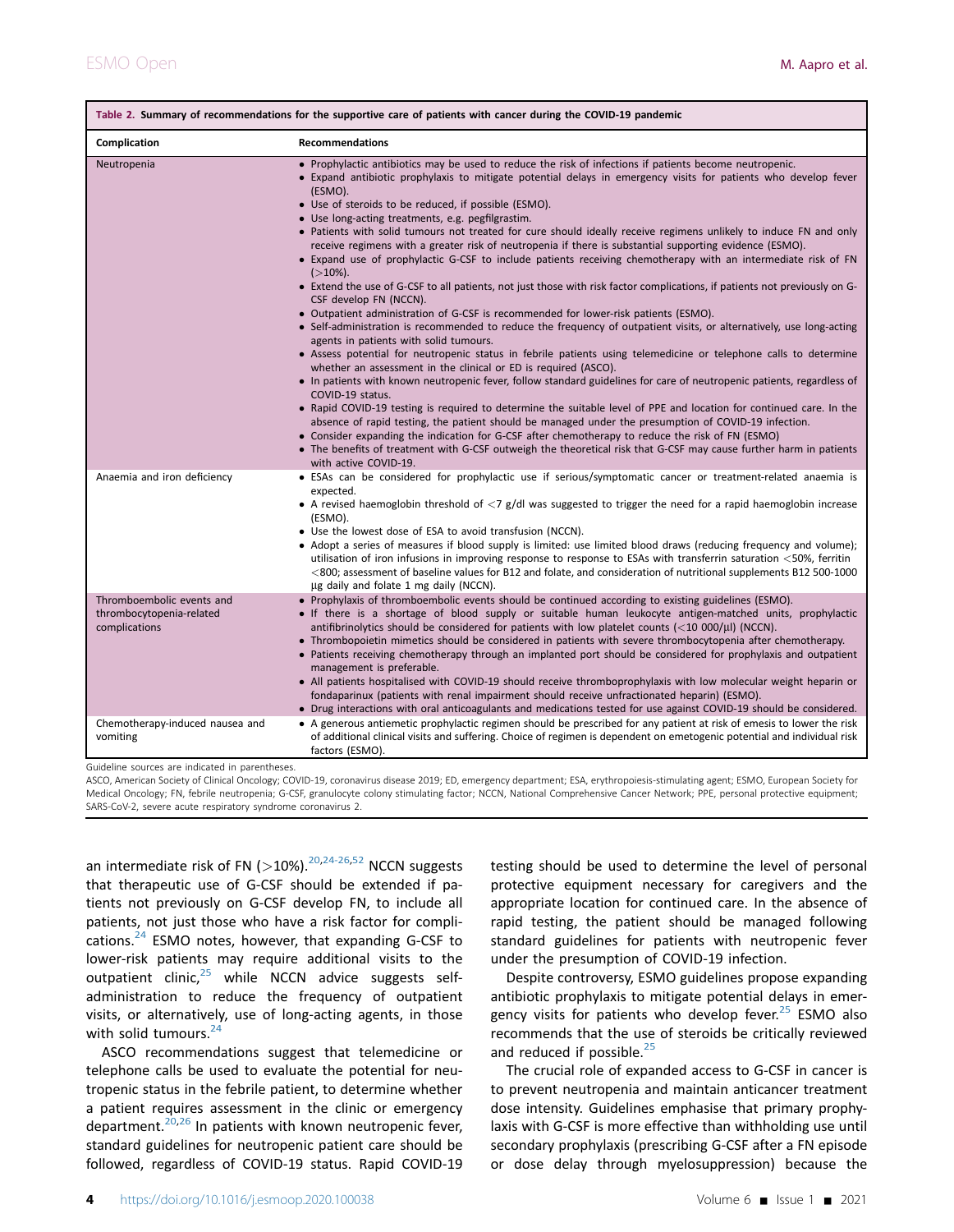absolute risk of FN is most significant in the first cycle of chemotherapy. $53$  There is little evidence to support prescribing G-CSF at the time of acute neutropenic sepsis. $54$ Despite this, ASCO guidelines recommend that complicated FN cases should be treated with G-CSF.<sup>20</sup>

Regarding neutropenia prophylaxis in patients with cancer with COVID-19, ESMO guidelines note that the theoretical concern that G-CSF may cause further harm in patients with active COVID-19, due to its potential to augment the production of inflammatory cytokines, does not outweigh the benefit of treatment. $^{25}$  $^{25}$  $^{25}$  It should be noted that prescribing information for G-CSFs and the existing NCCN guidelines include a warning on the use of G-CSF in patients with acute respiratory distress syndrome due to rare pulmonary adverse events, in particular, interstitial lung disease following G-CSF administration.<sup>[24,](#page-8-6)[47](#page-8-21)</sup>

#### Anaemia and iron deficiency

Anaemia and iron deficiency are frequent complications in patients with cancer, particularly those receiving chemotherapy.[55](#page-9-6),[56](#page-9-7) Red blood cell transfusion is recommended for the treatment of severe [haemoglobin (Hb)  $\langle 7-8 \rangle$  g/dl] anaemia<sup>57</sup>; however, this requires hospitalisation, and transfusion itself is associated with an increased risk of infections. While it is unlikely that SARS-CoV-2 can be transmitted through allogeneic blood transfusion, this needs to be fully determined[.58](#page-9-9) The COVID-19 pandemic has also limited blood donation availability, with donation centres in many areas of the world closing and donors quickly diminishing; this has created pressure to restrict transfusion further.<sup>33,[58,](#page-9-9)[59](#page-9-10)</sup> Updated recommendations to manage anaemia during the pandemic are based on avoidance of transfusion and preservation of blood products during a time of limited donor access and reduced blood supply. $20,24-26$  $20,24-26$  ASCO suggests that erythropoiesis-stimulating agents (ESA) be considered for prophylactic use if serious/symptomatic cancer or treatmentrelated anaemia is anticipated. $20,26$  $20,26$  $20,26$  ESMO updated guidance suggests an Hb threshold of  $\langle 7 \text{ g/d} \rangle$  to trigger the need for a rapid Hb increase (2018 guidelines<sup>57</sup> indicate 7-8 g/dl).<sup>25</sup>

ESMO and NCCN reiterate the risk of thrombosis with ESA use<sup>[24](#page-8-6),25</sup>; NCCN also includes a suggestion to use the lowest ESA dose to avoid transfusion, in line with currently approved labels for these medicines. $24$ 

NCCN includes considerations for situations when blood supply is severely limited, recommending the adoption of guidelines usually reserved for patients who refuse blood transfusions, including limited blood draws (reducing both frequency and volume); utilisation of iron infusions in improving response to ESAs with transferrin saturation <50%, ferritin <800; assessment of baseline values for B12 and folate and consideration of nutritional supplements B12 500-1000 µg daily and folate 1 mg daily. $^{24}$  $^{24}$  $^{24}$ 

ASCO, ESMO and NCCN guidelines do not include any additional recommendations regarding anaemia and iron deficiency in patients with cancer who have COVID-19; recommendations made for patients with cancer, but without COVID-19, also apply to these patients. $20,24-26$  $20,24-26$ 

# Thromboembolic events and thrombocytopenia-related complications

The risk of thromboembolic events is substantially increased in patients with cancer, especially older patients and those with major medical comorbidities (including pulmonary disease).<sup>[60](#page-9-11)</sup> The risk of venous thromboembolism (VTE) in patients with cancer and COVID-19 appears to be most significant in those on active systemic treatment, most notably in those with progressive malignancy. $61$  The risk of VTE in patients with cancer with COVID-19 is further increased in patients requiring hospitalisation, especially in those admitted to the intensive care unit. In the light of COVID-19, ESMO recommendations note that prophylaxis of thromboembolic events should be continued according to existing guidelines. $25$  ASCO does not include guidance related to thromboembolic events and thrombocytopenia in the COVID-19 guidance. $20,26$  $20,26$  $20,26$ 

NCCN recommendations focus on thrombocytopenia, with a reduced threshold for transfusion proposed.<sup>[24](#page-8-6)</sup> Prophylactic antifibrinolytics should be considered for patients with low platelet counts of  $<$  10 000/ $\mu$ l when there is a shortage of blood supply or suitable human leukocyte antigen-matched units. Thrombopoietin mimetics should be considered in patients with severe thrombocytopenia after cancer chemotherapy.

Consideration should also be given to preventing thrombosis in patients receiving chemotherapy through an implanted port; outpatient management is preferable and thromboprophylaxis (e.g. with low molecular weight heparin or factor Xa inhibitors) may be prudent.

Patients with COVID-19 generally show changes in coagulation parameters and associated complications, including disseminated intravascular coagulation (associated with worse prognosis), thrombocytopenia (typically mild, but cases of severe manifestation have been described) and a potential higher risk of VTE. $62,63$  $62,63$  $62,63$  The updated ESMO guidelines recommend thromboprophylaxis with low molecular weight heparin or fondaparinux for all patients hospitalised with confirmed COVID-19, or unfractionated heparin in critically ill patients with substantial renal impairment. $25$  When oral anticoagulants are used, possible drug interactions with medications that are tested for use against COVID-19 have to be considered.<sup>25</sup> This recommendation is consistent with other published opinions and recommendations. $64,65$  $64,65$  The role of full anticoagulation in severely ill patients with COVID-19 remains controversial at the time of this writing.

# CINV

Poorly controlled CINV is associated with higher rates of unscheduled clinic visits, increased needs for intravenous hydration and emergency admissions.<sup>[66-68](#page-9-17)</sup> During the COVID-19 pandemic, every visit to health care facilities increases the potential for nosocomial spread and represents another opportunity for optimised supportive care to deliver essential benefits. Guidelines for preventing CINV from ASCO, ESMO and the Multinational Association of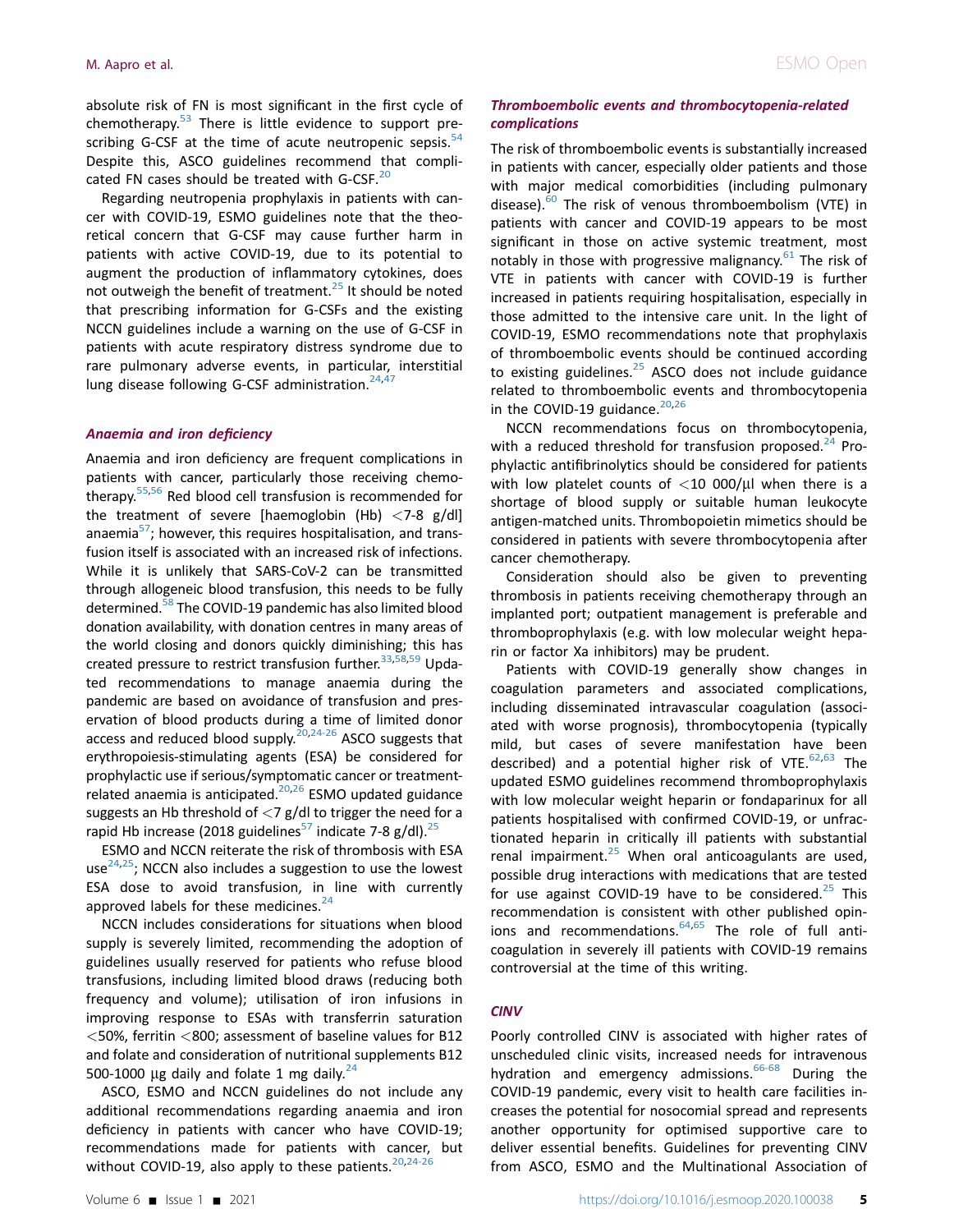# ESMO Open **M. Aapro et al.**

Supportive Care in Cancer (MASCC) emphasise that optimal control is associated with the appropriate use of three classes of medicines; serotonin (5-HT3) receptor antagonists (RAs), corticosteroids and neurokinin 1 RAs. $69-71$  ESMO recommends that if there is any doubt of the risk of emesis, a generous antiemetic prophylactic regimen should be prescribed to lower the risk of additional clinical visits and suffering.<sup>[25](#page-8-20)</sup> Such a regimen should be chosen according to the emetogenic potential and individual risk factors, and could include a 5-HT3 RA plus a neurokinin 1 RA plus dexamethasone (single dose on the day of treatment) plus olanzapine. $^{25}$  $^{25}$  $^{25}$  Regarding the choice of 5-HT3 RA, the longacting agent palonosetron may be considered due to its apparent improved efficacy in the delayed phase of CINV, particularly when sparing the dexamethasone dose. $25$ 

# Other considerations in onco-haematology

Haematological malignancies. Patients with haematological malignancies represent a high-risk group, on account of age, compromised immune function and risk of infections. For example, patients with lymphoid malignancies such as follicular lymphoma (FL) and chronic lymphoid leukaemia (CLL) have an increased risk of infection due to hypogammaglobulinemia.<sup>[72](#page-9-19),[73](#page-9-20)</sup>

Approaches to managing patients with lymphoid malignancies who have an increased risk of infection due to hypogammaglobulinemia and corticosteroid use should include consideration of less intensive and less cytotoxic regimens, together with optimising clinic visits in outpatient centres, for example, monthly treatment.<sup>[23](#page-8-23)[,72](#page-9-19)[,74](#page-9-21)</sup> ESMO states that although current immunoglobulin replacement therapy does not contain specific antibodies against SARS-CoV-2, products containing specific antibodies are ex-pected later in the pandemic.<sup>[25](#page-8-20)</sup> The recommendations state that secondary immunodeficiency can represent an indication for immunoglobulin replacement therapy as a protection against infections. The indication should be viewed in the context of the existing guidelines, and benefits should be weighed for the individual patient against the risk of frequent clinic visits.<sup>[23](#page-8-23)[,25](#page-8-20)[,74](#page-9-21)</sup>

Immune therapies. There is a strong physiological basis for concerns regarding COVID-19 and immune cancer therapies. Patients with active SARS-CoV-2 infection can present with lymphopenia and T-cell exhaustion, while persistent SARS-CoV-2 infection inhibits the wider immune system.<sup>[75](#page-9-22)</sup> While immune-based treatments can restore a patient's immunocompetence against cancer, such therapies may have a detrimental effect on protecting the patient from infection. In some patients, particularly children, COVID-19 has been associated with a hyperinflammatory systemic inflammatory response syndrome  $(SIRS).<sup>76</sup>$  $(SIRS).<sup>76</sup>$  $(SIRS).<sup>76</sup>$  Hyperinflammatory SIRS can accompany other severe infections such as bacterial septicaemia, but is usually reduced by a compensatory anti-inflammatory response syndrome.<sup>[77](#page-9-24)</sup>

Anti-CD20 antibodies such as rituximab, obinutuzumab and ofatumumab are essential components of anticancer regimens, which are highly effective in patients with various haematological malignancies.[78](#page-9-25) However, as anti-B-cell treatments, these agents cause cytotoxicity through direct, complement-mediated and antibody-dependent mechanisms, leading to severe immunodeficiency and, as such, have implications for risk of infection, including the devel-opment of hypogammaglobulinemia and lymphopenia.<sup>[79,](#page-9-26)[80](#page-9-27)</sup> Although published evidence regarding anti-B-cell treatments in patients with cancer and COVID-19 is very limited, a recent case report described how two patients treated with rituximab for haematological malignancies died due to res-piratory failure following SARS-CoV-2 infection.<sup>[80](#page-9-27)</sup> Anti-CD20 antibodies are also used as disease-modifying treatments in multiple sclerosis. Early reports from regions in Italy and Spain with a high prevalence of COVID-19 suggest that anti-CD20 agents may have a potentially protective effect for suppressing symptoms and reducing severe complications of COVID-19. $81,82$  $81,82$  $81,82$  Reassuringly for patients on anti-B-cell treatments, people with genetic B-cell deficiencies can recover from COVID-19 infection, while some patients have recovered in the apparent absence of anti-COVID-19 anti-body responses. [83-85](#page-9-30)

The CD19-targeted chimeric antigen receptor T-cell (CAR-T) therapeutic agent, tisagenlecleucel, is an efficacious treatment in B-cell acute lymphoblastic leukaemia and diffuse large B-cell lymphoma (DLBCL). However, CAR-T therapy is associated with an inability to elicit antibody responses in certain infectious diseases, with recipients often treated as inpatients due to the potential for rapid development of a cytokine release syndrome.<sup>[86](#page-9-31)</sup> To date, we are unaware of any published reports of patients with cancer with COVID-19 receiving CAR-T therapy.

Immunodeficiency associated with anti-B-cell treatment has implications for the use of rituximab, ofatumumab, obinutuzumab and tisagenlecleucel in patients with cancer during the COVID-19 pandemic. The American Society of Hematology (ASH) suggests avoiding the use of anti-B-cell treatment, especially in combination with other targeted treatments, in patients with CLL and small lymphocytic lymphoma.[74](#page-9-21) ASH and ESMO both recommend delaying anti-B-cell maintenance treatment in patients with FL, $^{25,87}$  $^{25,87}$  $^{25,87}$  $^{25,87}$ while ASH recommends using anti-B-cell treatment in patients with DLBCL.<sup>88</sup> As such, it is necessary to consider the use and evaluate the benefits and risks of rituximab, ofatumumab, obinutuzumab and tisagenlecleucel in each patient while considering curative treatment goals.

The development and approval of immune checkpoint inhibitors (ICIs) have revolutionised the treatment of several types of cancer. While immune-related adverse events with ICIs are largely non-severe and manageable, $89$  an estimated 7% require hospital admission.<sup>[90](#page-10-1)</sup> Immune-related adverse events share features with COVID-19 including exacerbated immune activation and excessive pro-inflammatory cytokine production, indicating that ICIs could have a detrimental effect on the clinical course of COVID-19. $91,92$  $91,92$  Nonetheless, the evidence is limited regarding the use of ICIs in patients with cancer with COVID-19. A study of 423 cases of symptomatic COVID-19 in patients with cancer found that age >65 years and use of ICIs were predictors of hospitalisation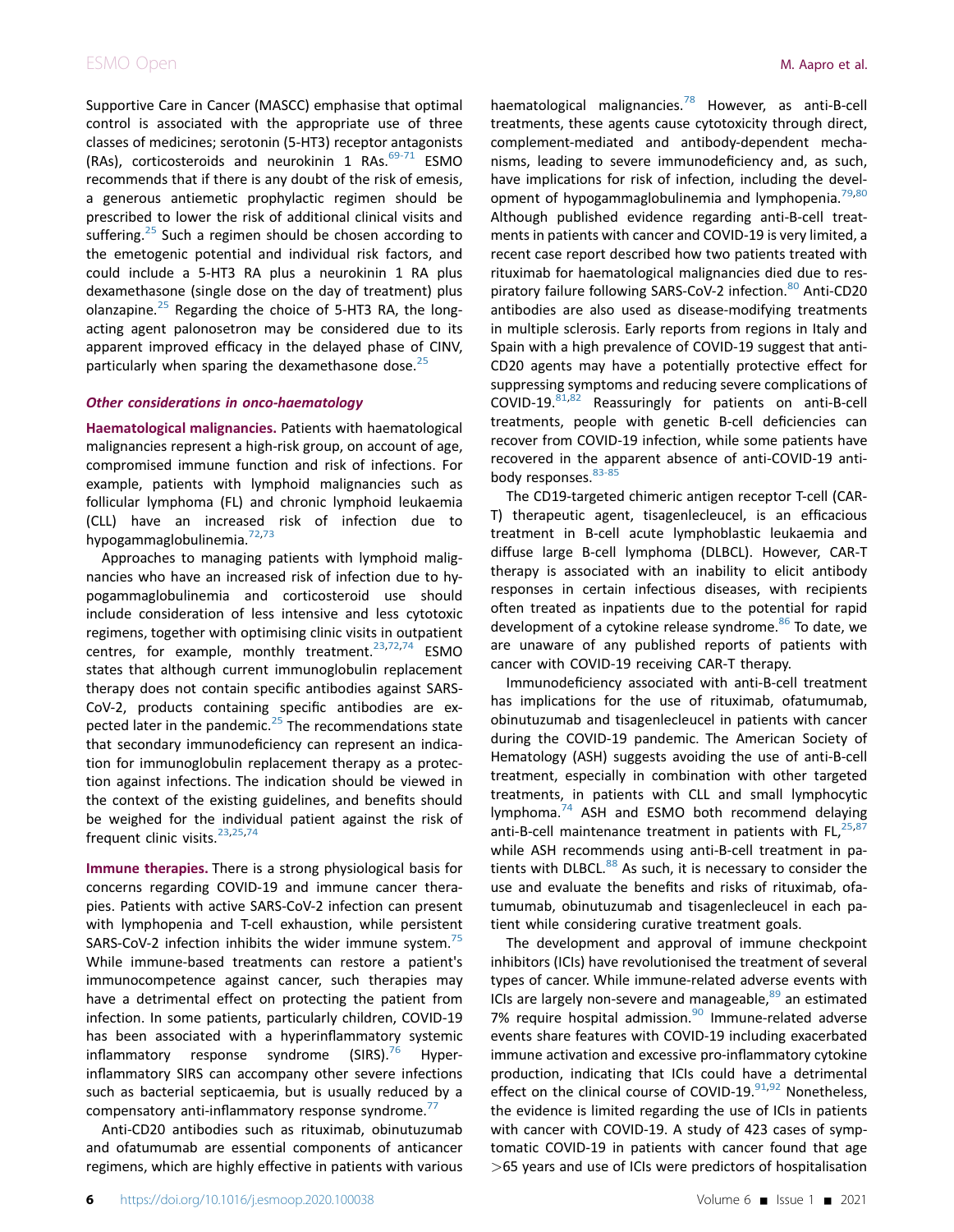and severe disease.  $93$  A smaller study of 74 patients with cancer receiving ICIs found that of the four patients who developed COVID-19 symptoms and tested positive for SARS-CoV-2, all four were still alive 28-38 days after receiving a positive result.<sup>[94](#page-10-5)</sup> Additionally, data from the TERAVOLT registry suggest that immune-oncology treatments (including ICIs) do not increase the risk of death in patients with thoracic malignancies and COVID-19<sup>[95](#page-10-6)</sup>; the highest risk appears to be associated with the use of neutropenia-inducing chemotherapy.

Therapies associated with lung toxicity. Use of therapies with known lung toxicity risk (e.g. bleomycin, erlotinib, everolimus, irradiation of large areas of the lungs) should be considered carefully, considering the tumour type and intention of therapy. In patients who present with COVID-19 symptoms, early lung imaging (including computed tomography scans) may help the detection of SARS-CoV-2 infection. Due to the risk of severe complications of COVID-19 in patients with pre-existing lung damage, ESMO recommends that the potential of treatment-induced pulmonary toxicity be considered, and therapies such as ICIs be administered with caution.<sup>[25](#page-8-20)</sup>

Corticosteroids. Corticosteroids are used widely in cancer care and have been shown to have a direct anticancer effect in leukaemia or lymphoma, an anti-oedema effect in both primary and metastatic brain tumours and are essential medicines to prevent infusion reactions and nausea and vomiting associated with anticancer chemotherapy.  $96$  They are also crucial for managing immune-related adverse events in patients receiving ICIs, with prolonged courses often used in this setting. $97$  ESMO guidelines state that the use of ste-roids should be critically reviewed and reduced if possible.<sup>[25](#page-8-20)</sup> ESMO recommends that a reduced dose of dexamethasone on day 1 of chemotherapy without further use on the following days should be considered, even in highly emetogenic chemotherapy. $25$  A completely steroid-free antiemetic regimen should only be considered in individual patients strongly felt to be at increased risk of COVID-19 complications with even a single dose of dexamethasone. $25$ 

Currently, there is no evidence that corticosteroid therapy increases the risk of COVID-19 infection in patients with cancer or leads to worse clinical outcomes in confirmed cases.<sup>[98](#page-10-9)</sup> However, available data are limited; therefore, the risk-benefit of corticosteroid use should be evaluated on a case-by-case basis, considering the severity of COVID-19 in the patient. $98$ 

Stem cell transplantation. Patients undergoing stem cell transplantation are another group of immunocompromised patients for whom SARS-CoV-2 infection poses a significant risk. $99$  This risk must be considered in patients receiving their own stem cells (autologous transplantation) and those receiving stem cells from a donor (allogeneic transplantation). Patients receiving allogeneic transplantation will require immunosuppressive therapy, often long term, to reduce the risk of graft versus host reactions. Allogeneic

recipients frequently require hospital admissions.<sup>[100](#page-10-11)</sup> with evidence suggesting that outcomes are typically poor following intensive care unit admission in this group.<sup>101</sup> A further concern in patients undergoing allogeneic transplantation is that SARS-CoV-2 can be detected in blood, although to date there have been no reports of transmission from donor to recipient either in the transfusion of blood products or cellular therapies. $102$ 

Both autologous and allogeneic stem cell transplantations place patients at high risk of infection.<sup>[33](#page-8-22)</sup> The American Society for Transplantation and Cellular Therapy (ASTCT) and the European Society for Blood and Marrow Transplantation (EBMT) have published recommendations to alleviate the challenge of managing patients undergoing stem cell transplantation during the COVID-19 epidemic. $103,104$  $103,104$  EBMT rec-ommends that non-urgent transplants should be delayed.<sup>[104](#page-10-12)</sup> In patients for whom urgent transplants are required, there are several considerations. Pretransplantation, community transmission of SARS-CoV-2 should be considered, with patients self-isolating to minimise infection risk before they undergo transplantation.<sup>[33](#page-8-22)</sup> Patients should also be tested for SARS-CoV-2 and receive a negative result before treatment is started.<sup>103[,104](#page-10-15)</sup> Staff working in the transplant unit should be dedicated to a COVID-19-free unit and should not be allocated to the care of patients with COVID-19. $104$  After transplantation, patients should also self-isolate to avoid SARS-CoV-2 transmission in the community.<sup>[104](#page-10-15)</sup> The immunodeficiency scoring index may be used, although it is note-worthy that this has not been validated for SARS-CoV-2.<sup>[33](#page-8-22)</sup> Regarding donors, a diagnosis of COVID-19 necessitates the exclusion of a donor and collection deferred for  $\geq$ 28 days after recovery.<sup>[103](#page-10-14),[104](#page-10-15)</sup> However, if no alternative donor is available, the transplant need is urgent and the donor is well, an earlier collection may be permitted. This must be evaluated on a case-by-case basis. $104$ 

In the case of a stem cell transplant candidate becoming infected with SARS-CoV-2, the decision of whether to proceed with the transplant must be taken, based on the risk associated with delaying the procedure versus the risk of receiving the transplant.<sup>[104](#page-10-15)</sup> A deferral of 3 months is advisable, although this may not be possible due to the risk of disease progression. A 14-day delay is a minimum advised by ASTCT and EBMT. $103,104$  $103,104$  Further, ASTCT recommends that the candidate is asymptomatic with two consecutive negative PCR tests each 1 week apart before transplant, $103$  while EBMT recommendations note that lung function and general performance should have improved (if not returned to pre-COVID-19 levels) before transplant.<sup>[104](#page-10-15)</sup>

#### EXPERT OPINION

COVID-19 presents an unprecedented challenge for oncologists and other health care professionals managing the care of patients with cancer. Within a short time, collaborative efforts and data sharing have led to updated recommendations for managing patients with cancer in this new era, including adjustments to supportive care interventions. Although appropriate supportive care reduces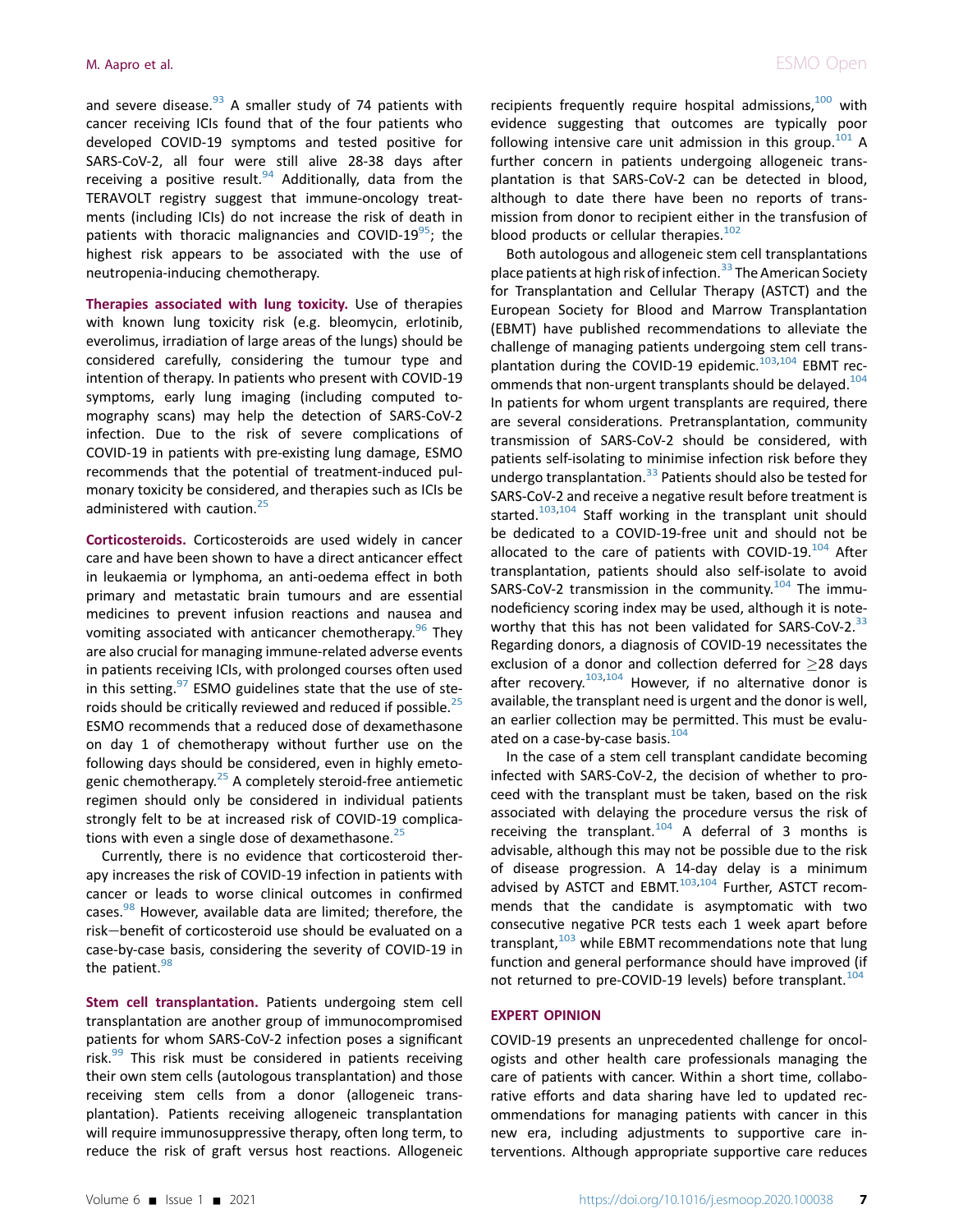the risk of complications associated with cancer therapy and contributes to curing, enhancing quality of life and survival, in the COVID-19 era, optimal supportive care is vital for reducing patient interactions with health care systems and reducing the spread of SARS-CoV-2. Several of the recommendations, such as use of G-CSF to prevent/treat neutropenia in lower FN risk groups, will lead to expanded use of some interventions. While these are not necessarily based on a depth of evidence, they are entirely justified in the context of a global pandemic, when reduced contact with health care facilities and professionals are key components of any strategy to contain the spread of infection. The situation is evolving rapidly, and oncologists are encouraged to make use of the resources provided by professional oncology societies, to ensure they keep pace with a fast-changing situation as well as rapidly emerging data.

Health systems are facing unprecedented pressures due to COVID-19-related care costs. Strategies to improve patient access and reduce the additional costs of broader access, such as the use of biosimilar and generic medicines when available, should be considered both now and in the COVID-19 recovery phase. For example, biosimilar G-CSF has been shown to be cost-effective/cost-minimal when expanding G-CSF administration to include larger patient numbers in the lower FN risk groups, due to lower drug acquisition costs combined with savings from preventing FN incidence. $105$  Other approaches to controlling costs, such as abbreviated schedules for supportive care interventions, have been studied, but require further investigation. Hospital admissions should be minimised where possible to free resources to treat severe cases of COVID-19. It is of note that G-CSF is associated with reduced hospitalisation.<sup>[106](#page-10-17)</sup>

As the pandemic continues, there will be new challenges and hurdles to overcome. Prospective well-designed studies are required to improve the level of evidence and the quality of the recommendations available. However, with ongoing collaboration and international effort within the oncology community, we will better understand the impact of COVID-19 and enhance our ability to provide optimal care for patients with cancer.

# ACKNOWLEDGEMENTS

Medical writing support was provided by Tony Reardon and Caroline McGown of Aura, a division of Spirit Medical Communications Group Limited and funded by Sandoz/ HEXAL AG.

# FUNDING

The support was provided by the Global Organisation.

# **DISCLOSURE**

MA has consulted for Accord, Amgen, Bristol-Myers Squibb, Celgene, Clinigen, Eisai, Genomic Health, G1 Therapeutics, GlaxoSmithKline, Helsinn, Hospira, Johnson & Johnson, Lilly, Merck, Merck Serono, Novartis, Pfizer, Pierre Fabre, Roche, Sandoz, Tesaro, Teva and Vifor; and has received honoraria

for lectures at symposia of Accord, Amgen, Bayer Schering, Biocon, Boehringer Ingelheim, Cephalon, Chugai, Dr Reed, Eisai, Genomic Health, G1 Therapeutics, GlaxoSmithKline, Glenmark, Helsinn, Hospira, Ipsen, Johnson & Johnson, Kirin Kyowa, Lilly, Merck, Merck Serono, Novartis, OrthoBiotech, Pfizer, Pierre Fabre, Roche, Sandoz, Sanofi, Taiho, Tesaro, Teva and Vifor. GHL reports research grant support from Amgen to the Fred Hutchinson Cancer Center and has consulted for Beyond Spring, G1 Therapeutics, Invitae, Mylan, Partner Therapeutics, Samsung Bioepis, Sandoz and Spectrum, outside the submitted work. CB has consulted for AOK Health Insurance, Bayer Schering Pharma, GSO, Lilly/ ImClone, Merck Serono, Merck Sharp & Dohme and Sanofi; declares honoraria from AstraZeneca, Bayer, Bristol-Myers Squibb, Merck KGaA, Merck Sharp & Dohme, Roche and Sanofi; and declares travel/accommodation/expenses from Bristol-Myers Squibb, Merck Serono, Pfizer and Sanofi. BR has participated in advisory boards, received research grants and participated in speaker engagements with Sandoz; and has participated in speaker engagements with Amgen South Africa and Teva. NM and NK are employees of Sandoz. PC declares honoraria from Accord, Amgen, EU Commission, Hospira, Mylan, Pfizer, Roche, Sandoz and Teva. RA declares no conflict of interest. PG has consulted for Accord, Hospira, Pfizer and Sandoz; and has received honoraria for lectures at symposia of Accord, Hospira, Pfizer and Sandoz. NMK has consulted for Beyond Spring, Bristol-Myers Squibb, G1 Therapeutics, Invitae, Janssen and Spectrum, outside the submitted work.

# DATA SHARING

Data sharing not applicable to this article as no datasets were generated or analysed during the current study.

# <span id="page-7-0"></span>**REFERENCES**

- 1. Coren MJ. The number of scientific papers on the novel coronavirus is doubling every 14 days. 2020. Available at: [https://qz.com/1834521/](https://qz.com/1834521/scientific-papers-on-novel-coronavirus-doubling-every-14-days/) scientifi[c-papers-on-novel-coronavirus-doubling-every-14-days/](https://qz.com/1834521/scientific-papers-on-novel-coronavirus-doubling-every-14-days/). Accessed October 12, 2020.
- <span id="page-7-2"></span><span id="page-7-1"></span>2. LitCOVID. 2020. Available at: [https://www.ncbi.nlm.nih.gov/research/](https://www.ncbi.nlm.nih.gov/research/coronavirus) [coronavirus.](https://www.ncbi.nlm.nih.gov/research/coronavirus) Accessed October 12, 2020.
- 3. [Ofori-Asenso R, Ogundipe O, Agyeman AA, et al. Cancer is associated](http://refhub.elsevier.com/S2059-7029(20)32904-5/sref3) [with severe disease in COVID-19 patients: a systematic review and](http://refhub.elsevier.com/S2059-7029(20)32904-5/sref3) meta-analysis. [Ecancermedicalscience](http://refhub.elsevier.com/S2059-7029(20)32904-5/sref3). 2020;14:1047.
- <span id="page-7-3"></span>4. [Jee J, Foote MB, Lumish M, et al. Chemotherapy and COVID-19](http://refhub.elsevier.com/S2059-7029(20)32904-5/sref4) [outcomes in patients with cancer.](http://refhub.elsevier.com/S2059-7029(20)32904-5/sref4) J Clin Oncol. 2020;38:3538-3546.
- 5. [Kuderer NM, Choueiri TK, Shah DP, et al. Clinical impact of COVID-19](http://refhub.elsevier.com/S2059-7029(20)32904-5/sref5) [on patients with cancer \(CCC19\): a cohort study.](http://refhub.elsevier.com/S2059-7029(20)32904-5/sref5) Lancet. 2020;395: [1907-1918.](http://refhub.elsevier.com/S2059-7029(20)32904-5/sref5)
- <span id="page-7-4"></span>6. [Desai A, Sachdeva S, Parekh T, Desai R. COVID-19 and cancer: lessons](http://refhub.elsevier.com/S2059-7029(20)32904-5/sref6) [from a pooled meta-analysis.](http://refhub.elsevier.com/S2059-7029(20)32904-5/sref6) JCO Glob Oncol. 2020;6:557-559.
- 7. [Montopoli M, Zumerle S, Vettor R, et al. Androgen-deprivation](http://refhub.elsevier.com/S2059-7029(20)32904-5/sref7) [therapies for prostate cancer and risk of infection by SARS-CoV-2: a](http://refhub.elsevier.com/S2059-7029(20)32904-5/sref7) [population-based study \(N](http://refhub.elsevier.com/S2059-7029(20)32904-5/sref7) = 4532). Ann Oncol[. 2020;31:1040-1045](http://refhub.elsevier.com/S2059-7029(20)32904-5/sref7).
- 8. [Liang W, Guan W, Chen R, et al. Cancer patients in SARS-CoV-2](http://refhub.elsevier.com/S2059-7029(20)32904-5/sref8) [infection: a nationwide analysis in China.](http://refhub.elsevier.com/S2059-7029(20)32904-5/sref8) Lancet Oncol. 2020;21: [335-337.](http://refhub.elsevier.com/S2059-7029(20)32904-5/sref8)
- 9. [Tian J, Yuan X, Xiao J, et al. Clinical characteristics and risk factors](http://refhub.elsevier.com/S2059-7029(20)32904-5/sref9) [associated with COVID-19 disease severity in patients with cancer in](http://refhub.elsevier.com/S2059-7029(20)32904-5/sref9) [Wuhan, China: a multicentre, retrospective, cohort study.](http://refhub.elsevier.com/S2059-7029(20)32904-5/sref9) Lancet Oncol[. 2020;21:893-903](http://refhub.elsevier.com/S2059-7029(20)32904-5/sref9).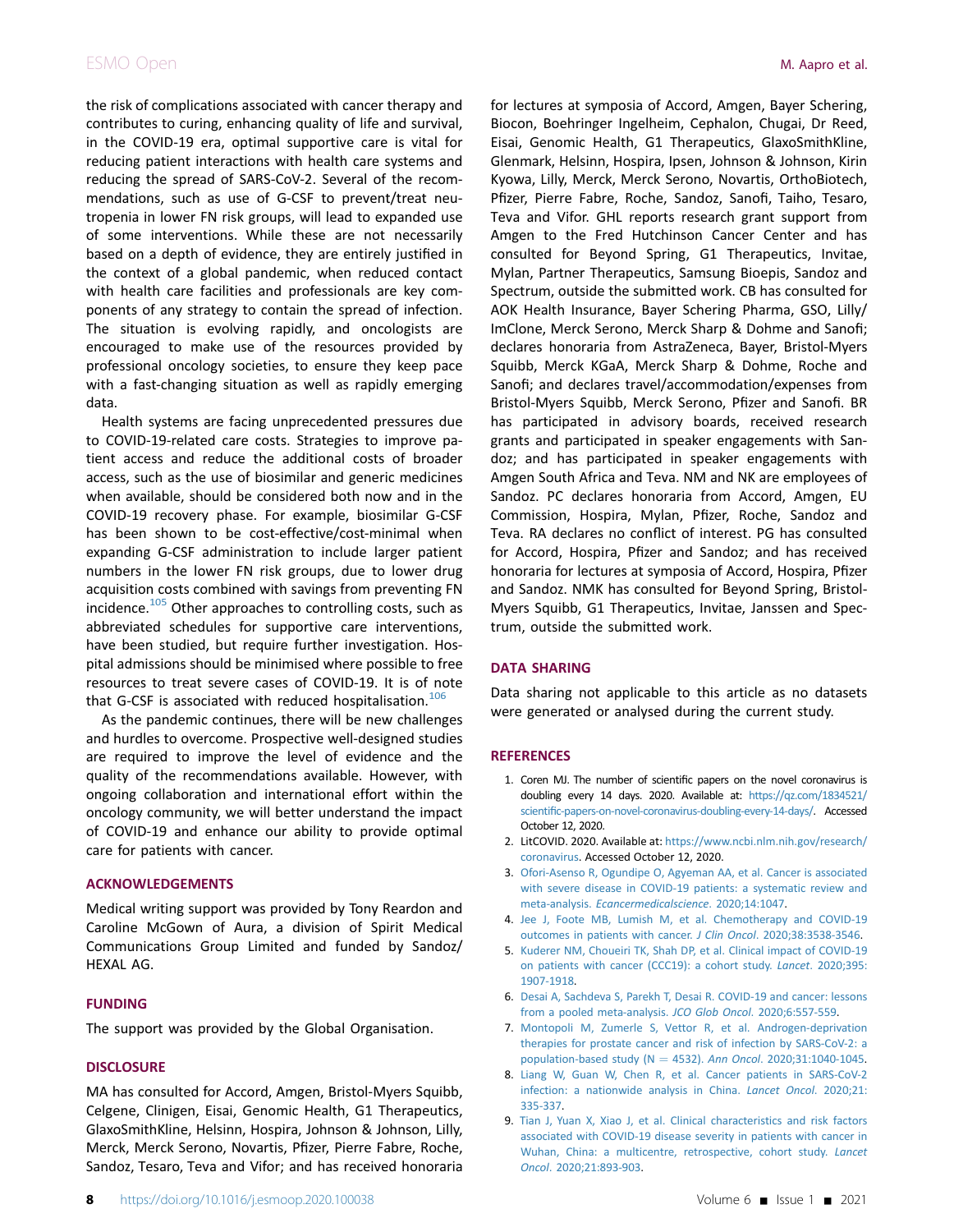- 10. [Dai M, Liu D, Liu M, et al. Patients with cancer appear more](http://refhub.elsevier.com/S2059-7029(20)32904-5/sref10) [vulnerable to SARS-CoV-2: a multicenter study during the COVID-19](http://refhub.elsevier.com/S2059-7029(20)32904-5/sref10) outbreak. Cancer Discov[. 2020;10:783-791.](http://refhub.elsevier.com/S2059-7029(20)32904-5/sref10)
- 11. [Miyashita H, Mikami T, Chopra N, et al. Do patients with cancer have](http://refhub.elsevier.com/S2059-7029(20)32904-5/sref11) [a poorer prognosis of COVID-19? An experience in New York City.](http://refhub.elsevier.com/S2059-7029(20)32904-5/sref11) Ann Oncol[. 2020;31:1088-1089](http://refhub.elsevier.com/S2059-7029(20)32904-5/sref11).
- <span id="page-8-0"></span>12. Lai A, Pasea L, Banerjee A, et al. Estimating excess mortality in people with cancer and multimorbidity in the COVID-19 emergency. 2020. Available at: [https://www.researchgate.net/publication/340984562\\_](https://www.researchgate.net/publication/340984562_Estimating_excess_mortality_in_people_with_cancer_and_multimorbidity_in_the_COVID-19_emergency) [Estimating\\_excess\\_mortality\\_in\\_people\\_with\\_cancer\\_and\\_multimor](https://www.researchgate.net/publication/340984562_Estimating_excess_mortality_in_people_with_cancer_and_multimorbidity_in_the_COVID-19_emergency) bidity in the COVID-19 emergency. Accessed October 12, 2020.
- <span id="page-8-1"></span>13. [Zeidan AM, Boddu PC, Patnaik MM, et al. Special considerations in](http://refhub.elsevier.com/S2059-7029(20)32904-5/sref13) [the management of adult patients with acute leukaemias and](http://refhub.elsevier.com/S2059-7029(20)32904-5/sref13) [myeloid neoplasms in the COVID-19 era: recommendations from a](http://refhub.elsevier.com/S2059-7029(20)32904-5/sref13) [panel of international experts.](http://refhub.elsevier.com/S2059-7029(20)32904-5/sref13) Lancet Haematol. 2020;7:e601-e612.
- <span id="page-8-2"></span>14. [Yarza R, Bover M, Paredes D, et al. SARS-CoV-2 infection in cancer](http://refhub.elsevier.com/S2059-7029(20)32904-5/sref14) [patients undergoing active treatment: analysis of clinical features and](http://refhub.elsevier.com/S2059-7029(20)32904-5/sref14) [predictive factors for severe respiratory failure and death.](http://refhub.elsevier.com/S2059-7029(20)32904-5/sref14) Eur J Cancer[. 2020;135:242-250.](http://refhub.elsevier.com/S2059-7029(20)32904-5/sref14)
- <span id="page-8-3"></span>15. [Rivera DR, Peters S, Pnagiotou OA, et al. Utilization of COVID-19](http://refhub.elsevier.com/S2059-7029(20)32904-5/sref15) [treatments and clinical outcomes among patients with cancer: a](http://refhub.elsevier.com/S2059-7029(20)32904-5/sref15) [COVID-19 and Cancer Consortium \(CCC19\) cohort study.](http://refhub.elsevier.com/S2059-7029(20)32904-5/sref15) Cancer Discov[. 2020;10:1514-1527.](http://refhub.elsevier.com/S2059-7029(20)32904-5/sref15)
- 16. [Rubinstein SM, Steinharter JA, Warner J, Rini BI, Peters S, Choueiri TK.](http://refhub.elsevier.com/S2059-7029(20)32904-5/sref16) [The COVID-19 and Cancer Consortium: a collaborative effort to un](http://refhub.elsevier.com/S2059-7029(20)32904-5/sref16)[derstand the effects of covid-19 on patients with cancer.](http://refhub.elsevier.com/S2059-7029(20)32904-5/sref16) Cancer Cell. [2020;37:738-741](http://refhub.elsevier.com/S2059-7029(20)32904-5/sref16).
- 17. American Society of Clinical Oncology. ASCO survey on COVID-19 in oncology (ASCO) registry. 2020. Available at: [https://www.asco.org/](https://www.asco.org/asco-coronavirus-information/coronavirus-registry) [asco-coronavirus-information/coronavirus-registry.](https://www.asco.org/asco-coronavirus-information/coronavirus-registry) Accessed October 12, 2020.
- 18. [Whisenant JG, Trama A, Torri V, et al. TERAVOLT: thoracic cancers](http://refhub.elsevier.com/S2059-7029(20)32904-5/sref18) [international COVID-19 collaboration.](http://refhub.elsevier.com/S2059-7029(20)32904-5/sref18) Cancer Cell. 2020;37:742-745.
- <span id="page-8-4"></span>19. European Society of Medical Oncology. Cancer patient management during the COVID-19 pandemic. 2020. Available at: [https://www.](https://www.esmo.org/guidelines/cancer-patient-management-during-the-covid-19-pandemic) [esmo.org/guidelines/cancer-patient-management-during-the-covid-](https://www.esmo.org/guidelines/cancer-patient-management-during-the-covid-19-pandemic)[19-pandemic.](https://www.esmo.org/guidelines/cancer-patient-management-during-the-covid-19-pandemic) Accessed October 12, 2020.
- <span id="page-8-5"></span>20. American Society of Clinical Oncology. COVID-19 patient care information. 2020. Available at: [https://www.asco.org/asco-coronavirus](https://www.asco.org/asco-coronavirus-information/care-individuals-cancer-during-covid-19)[information/care-individuals-cancer-during-covid-19.](https://www.asco.org/asco-coronavirus-information/care-individuals-cancer-during-covid-19) Accessed October 12, 2020.
- 21. National Comprehensive Cancer Network. Coronavirus disease 2019 (COVID-19) resources for the cancer care community. 2020. Available at: <https://www.nccn.org/covid-19/>. Accessed October 12, 2020.
- 22. European Hematology Association. COVID-19 & Hematology Information Center. 2020. Available at: [https://ehaweb.org/covid-19/](https://ehaweb.org/covid-19/covid-19-recommendations/recommendations-for-specific-hematologic-malignancies/) [covid-19-recommendations/recommendations-for-speci](https://ehaweb.org/covid-19/covid-19-recommendations/recommendations-for-specific-hematologic-malignancies/)fic-hemato[logic-malignancies/.](https://ehaweb.org/covid-19/covid-19-recommendations/recommendations-for-specific-hematologic-malignancies/) Accessed October 12, 2020.
- <span id="page-8-23"></span>23. American Society of Hematology. COVID-19 resources. 2020. Available at: [https://www.hematology.org/covid-19.](https://www.hematology.org/covid-19) Accessed October 12, 2020.
- <span id="page-8-6"></span>24. National Comprehensive Cancer Network. Hematopoietic growth factors short-term recommendations specific to issues with COVID-19 (SARS-CoV-2). 2020. Available at: [https://www.nccn.org/covid-19/](https://www.nccn.org/covid-19/pdf/HGF_COVID-19.pdf) [pdf/HGF\\_COVID-19.pdf.](https://www.nccn.org/covid-19/pdf/HGF_COVID-19.pdf) Accessed October 12, 2020.
- <span id="page-8-20"></span>25. European Society of Medical Oncology. Supportive care strategies during the COVID-19 pandemic. 2020. Available at: [https://www.es](https://www.esmo.org/guidelines/cancer-patient-management-during-the-covid-19-pandemic/supportive-care-in-the-covid-19-era) [mo.org/guidelines/cancer-patient-management-during-the-covid-19](https://www.esmo.org/guidelines/cancer-patient-management-during-the-covid-19-pandemic/supportive-care-in-the-covid-19-era) [pandemic/supportive-care-in-the-covid-19-era.](https://www.esmo.org/guidelines/cancer-patient-management-during-the-covid-19-pandemic/supportive-care-in-the-covid-19-era) Accessed October 12, 2020.
- <span id="page-8-14"></span>26. American Society of Clinical Oncology. ASCO special report: a guide to cancer care delivery during the COVID-19 pandemic. 2020. Available at: [https://www.asco.org/sites/new-www.asco.org/](https://www.asco.org/sites/new-www.asco.org/files/content-files/2020-ASCO-Guide-Cancer-COVID19.pdf)files/content-files/2020- [ASCO-Guide-Cancer-COVID19.pdf.](https://www.asco.org/sites/new-www.asco.org/files/content-files/2020-ASCO-Guide-Cancer-COVID19.pdf) Accessed October 12, 2020.
- <span id="page-8-7"></span>27. [Al Saleh AS, Sher T, Gertz MA. Multiple myeloma in the time of](http://refhub.elsevier.com/S2059-7029(20)32904-5/sref27) COVID-19. Acta Haematol[. 2020;143:410-416.](http://refhub.elsevier.com/S2059-7029(20)32904-5/sref27)
- 28. [Assi T, Ibrahim N, Abboud RMK, et al. The management of patients](http://refhub.elsevier.com/S2059-7029(20)32904-5/sref28) [with metastatic prostate cancer during the COVID-19 pandemic.](http://refhub.elsevier.com/S2059-7029(20)32904-5/sref28) Future Oncol[. 2020;16:1455-1461](http://refhub.elsevier.com/S2059-7029(20)32904-5/sref28).
- 29. [Falandry C, Filteau C, Ravot C, Le Saux O. Challenges with the man](http://refhub.elsevier.com/S2059-7029(20)32904-5/sref29)[agement of older patients with cancer during the COVID-19](http://refhub.elsevier.com/S2059-7029(20)32904-5/sref29) pandemic. J Geriatr Oncol[. 2020;11:747-749](http://refhub.elsevier.com/S2059-7029(20)32904-5/sref29).
- 30. [Malard F, Mohty M. Management of patients with multiple myeloma](http://refhub.elsevier.com/S2059-7029(20)32904-5/sref30) [during the COVID-19 pandemic.](http://refhub.elsevier.com/S2059-7029(20)32904-5/sref30) Lancet Haematol. 2020;7:e435-e437.
- 31. [Simcock R, Thomas TV, Estes C, et al. COVID-19: global radiation](http://refhub.elsevier.com/S2059-7029(20)32904-5/sref31) [oncology's targeted response for pandemic preparedness.](http://refhub.elsevier.com/S2059-7029(20)32904-5/sref31) Clin Transl Radiat Oncol[. 2020;22:55-68.](http://refhub.elsevier.com/S2059-7029(20)32904-5/sref31)
- 32. [Sternberg C, Andrade TL, Nova APGAV, et al. Oncology practice during](http://refhub.elsevier.com/S2059-7029(20)32904-5/sref32) [COVID-19 pandemic: a fast response is the best response.](http://refhub.elsevier.com/S2059-7029(20)32904-5/sref32) Rev Assoc Med Bras (1992)[. 2020;66:338-344](http://refhub.elsevier.com/S2059-7029(20)32904-5/sref32).
- <span id="page-8-22"></span>33. [Weinkove R, McQuilten ZK, Adler J, et al. Managing haematology and](http://refhub.elsevier.com/S2059-7029(20)32904-5/sref33) [oncology patients during the COVID-19 pandemic: interim consensus](http://refhub.elsevier.com/S2059-7029(20)32904-5/sref33) guidance. Med J Aust[. 2020;212:481-489.](http://refhub.elsevier.com/S2059-7029(20)32904-5/sref33)
- 34. [Weisel KC, Morgner-Miehlke A, Petersen C, et al. Implications of](http://refhub.elsevier.com/S2059-7029(20)32904-5/sref34) [SARS-CoV-2 infection and COVID-19 crisis on clinical cancer care:](http://refhub.elsevier.com/S2059-7029(20)32904-5/sref34) [report of the University Cancer Center Hamburg.](http://refhub.elsevier.com/S2059-7029(20)32904-5/sref34) Oncol Res Treat. [2020;43:307-313](http://refhub.elsevier.com/S2059-7029(20)32904-5/sref34).
- <span id="page-8-8"></span>35. [Dietz JR, Moran MS, Isakoff SJ, et al. Recommendations for prioriti](http://refhub.elsevier.com/S2059-7029(20)32904-5/sref35)[zation, treatment, and triage of breast cancer patients during the](http://refhub.elsevier.com/S2059-7029(20)32904-5/sref35) [COVID-19 pandemic. The COVID-19 pandemic breast cancer con](http://refhub.elsevier.com/S2059-7029(20)32904-5/sref35)sortium. [Breast Cancer Res Treat](http://refhub.elsevier.com/S2059-7029(20)32904-5/sref35). 2020;181:487-497.
- <span id="page-8-9"></span>36. [Curigliano G. How to guarantee the best of care to patients with](http://refhub.elsevier.com/S2059-7029(20)32904-5/sref36) [cancer during the COVID-19 epidemic: the Italian experience.](http://refhub.elsevier.com/S2059-7029(20)32904-5/sref36) Oncologist[. 2020;25:463-467.](http://refhub.elsevier.com/S2059-7029(20)32904-5/sref36)
- <span id="page-8-10"></span>37. [Al-Shamsi HO, Alhazzani W, Alhuraiji A, et al. A practical approach to](http://refhub.elsevier.com/S2059-7029(20)32904-5/sref37) [the management of cancer patients during the novel coronavirus](http://refhub.elsevier.com/S2059-7029(20)32904-5/sref37) [disease 2019 \(COVID-19\) pandemic: an international collaborative](http://refhub.elsevier.com/S2059-7029(20)32904-5/sref37) group. Oncologist[. 2020;25:e936-e945.](http://refhub.elsevier.com/S2059-7029(20)32904-5/sref37)
- <span id="page-8-11"></span>38. NHS England. Management of non-coronavirus patients requiring acute treatment: cancer. 2020. Available at: [https://www.england.](https://www.england.nhs.uk/coronavirus/publication/specialty-guides/) [nhs.uk/coronavirus/publication/specialty-guides/](https://www.england.nhs.uk/coronavirus/publication/specialty-guides/). Accessed October 12, 2020.
- <span id="page-8-12"></span>39. Bristol Post. Cancer patients are getting chemotherapy at dental hospital. 2020. Available at: [https://www.bristolpost.co.uk/news/](https://www.bristolpost.co.uk/news/bristol-news/cancer-patients-treatment-bristol-coronavirus-4036408) [bristol-news/cancer-patients-treatment-bristol-coronavirus-4036408](https://www.bristolpost.co.uk/news/bristol-news/cancer-patients-treatment-bristol-coronavirus-4036408). Accessed October 12, 2020.
- <span id="page-8-13"></span>40. [Shereen NG, Salman D. Delivering chemotherapy at home: how much](http://refhub.elsevier.com/S2059-7029(20)32904-5/sref40) do we know? [Br J Community Nurs](http://refhub.elsevier.com/S2059-7029(20)32904-5/sref40). 2019;24:482-484.
- <span id="page-8-15"></span>41. Desai A, Gupta R, Advani S, et al. Mortality in hospitalized patients with cancer and coronavirus disease 2019: a systematic review and meta-analysis of cohort studies. Cancer. 2020. [https://doi.org/10.](https://doi.org/10.1002/cncr.33386) [1002/cncr.33386](https://doi.org/10.1002/cncr.33386).
- <span id="page-8-16"></span>42. [Cornes P, Gascon P, Vulto AG, Aapro M. Biosimilar peg](http://refhub.elsevier.com/S2059-7029(20)32904-5/sref41)filgrastim: [improving access and optimising practice to supportive care that](http://refhub.elsevier.com/S2059-7029(20)32904-5/sref41) enables cure. BioDrugs[. 2020;34:255-263](http://refhub.elsevier.com/S2059-7029(20)32904-5/sref41).
- <span id="page-8-17"></span>43. NICE. COVID-19 rapid guideline: delivery of systemic anticancer treatments. NICE guideline [NG161]. 2020. Available at: [https://www.](https://www.nice.org.uk/guidance/ng161) [nice.org.uk/guidance/ng161.](https://www.nice.org.uk/guidance/ng161) Accessed October 12, 2020.
- <span id="page-8-18"></span>44. [Kuderer NM, Dale DC, Crawford J, Lyman GH. Impact of primary](http://refhub.elsevier.com/S2059-7029(20)32904-5/sref43) [prophylaxis with granulocyte colony-stimulating factor on febrile](http://refhub.elsevier.com/S2059-7029(20)32904-5/sref43) [neutropenia and mortality in adult cancer patients receiving](http://refhub.elsevier.com/S2059-7029(20)32904-5/sref43) [chemotherapy: a systematic review.](http://refhub.elsevier.com/S2059-7029(20)32904-5/sref43) J Clin Oncol. 2007;25:3158-3167.
- <span id="page-8-19"></span>45. [Aapro MS, Bohlius J, Cameron DA, et al. 2010 update of EORTC](http://refhub.elsevier.com/S2059-7029(20)32904-5/sref44) [guidelines for the use of granulocyte-colony stimulating factor to](http://refhub.elsevier.com/S2059-7029(20)32904-5/sref44) [reduce the incidence of chemotherapy-induced febrile neutropenia in](http://refhub.elsevier.com/S2059-7029(20)32904-5/sref44) [adult patients with lymphoproliferative disorders and solid tumours.](http://refhub.elsevier.com/S2059-7029(20)32904-5/sref44) [Eur J Clin Oncol](http://refhub.elsevier.com/S2059-7029(20)32904-5/sref44). 2011;47:8-32.
- 46. [Klastersky J, de Naurois J, Rolston K, et al. Management of febrile](http://refhub.elsevier.com/S2059-7029(20)32904-5/sref45) [neutropaenia: ESMO Clinical Practice Guidelines.](http://refhub.elsevier.com/S2059-7029(20)32904-5/sref45) Ann Oncol. [2016;27\(suppl 5\):v111-v118.](http://refhub.elsevier.com/S2059-7029(20)32904-5/sref45)
- <span id="page-8-21"></span>47. National Comprehensive Cancer Network. Clinical Practice Guidelines in Oncology Hematopoietic Growth Factors. Version 2.2020. 2020. Available at: [https://www.nccn.org/about/news/ebulletin/ebulletin](https://www.nccn.org/about/news/ebulletin/ebulletindetail.aspx?ebulletinid=3774) [detail.aspx?ebulletinid](https://www.nccn.org/about/news/ebulletin/ebulletindetail.aspx?ebulletinid=3774)=[3774.](https://www.nccn.org/about/news/ebulletin/ebulletindetail.aspx?ebulletinid=3774) Accessed October 12, 2020.
- 48. [Smith TJ, Bohlke K, Lyman GH, et al. Recommendations for the use of](http://refhub.elsevier.com/S2059-7029(20)32904-5/sref47) [WBC growth factors: American Society of Clinical Oncology clinical](http://refhub.elsevier.com/S2059-7029(20)32904-5/sref47) [practice guideline update.](http://refhub.elsevier.com/S2059-7029(20)32904-5/sref47) J Clin Oncol. 2015;33:3199-3212.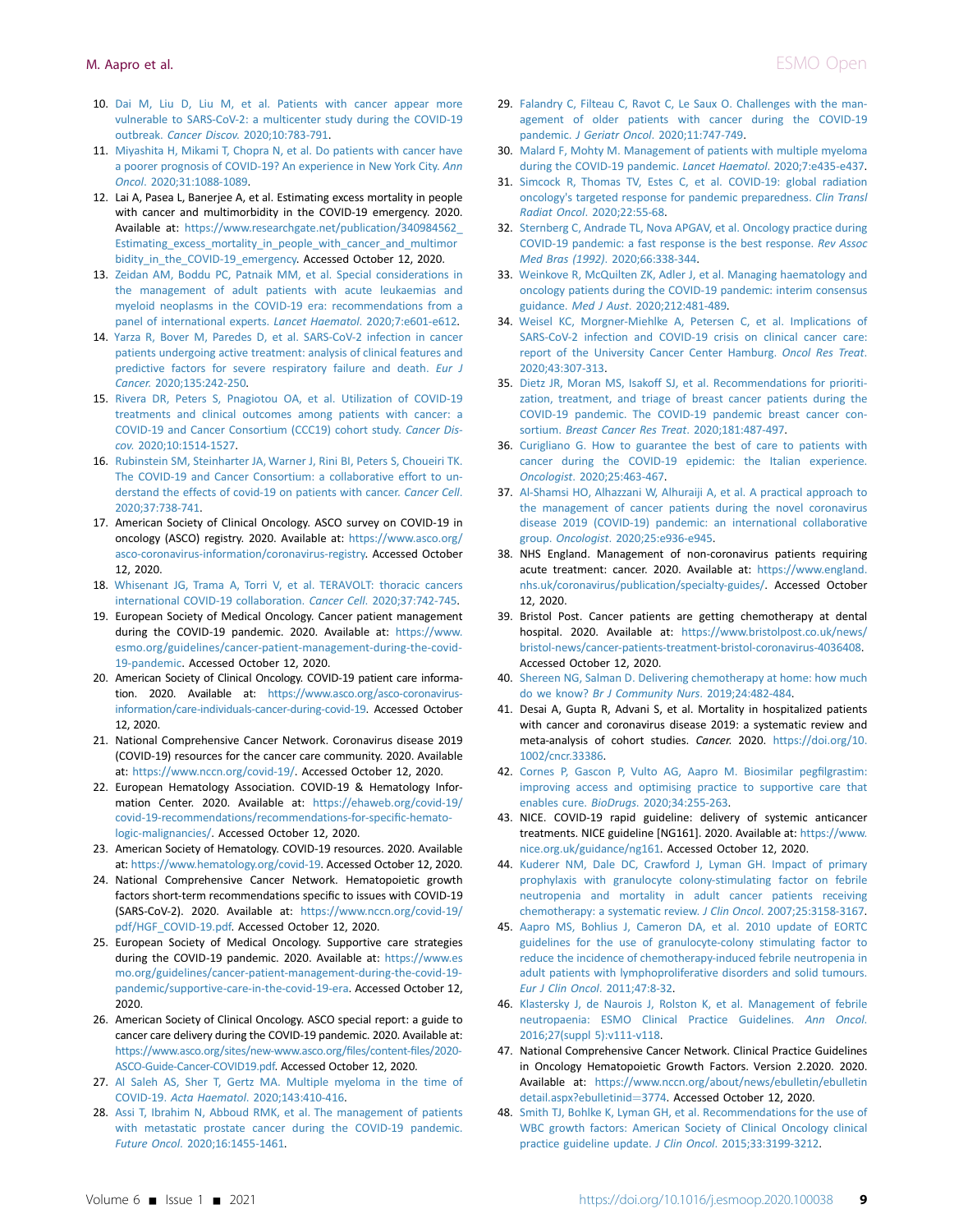- <span id="page-9-0"></span>49. [Weycker D, Li X, Barron R, et al. Importance of risk factors for febrile](http://refhub.elsevier.com/S2059-7029(20)32904-5/sref48) [neutropenia among patients receiving chemotherapy regimens not](http://refhub.elsevier.com/S2059-7029(20)32904-5/sref48) classifi[ed as high-risk in guidelines for myeloid growth factor use.](http://refhub.elsevier.com/S2059-7029(20)32904-5/sref48) [J Natl Compr Canc Netw](http://refhub.elsevier.com/S2059-7029(20)32904-5/sref48). 2015;13:979-986.
- <span id="page-9-1"></span>50. [Lyman GH, Abella E, Pettengell R. Risk factors for febrile neutropenia](http://refhub.elsevier.com/S2059-7029(20)32904-5/sref49) [among patients with cancer receiving chemotherapy: a systematic](http://refhub.elsevier.com/S2059-7029(20)32904-5/sref49) review. [Crit Rev Oncol Hematol](http://refhub.elsevier.com/S2059-7029(20)32904-5/sref49). 2014;90:190-199.
- <span id="page-9-2"></span>51. [Alp S, Akova M. Management of febrile neutropenia in the era of](http://refhub.elsevier.com/S2059-7029(20)32904-5/sref50) [bacterial resistance.](http://refhub.elsevier.com/S2059-7029(20)32904-5/sref50) Ther Adv Infect Dis. 2013;1:37-43.
- <span id="page-9-3"></span>52. Griffiths EA, Alwan LM, Bachiashvili K, et al. Considerations for use of hematopoietic growth factors in patients with cancer related to the COVID-19 pandemic. J Natl Compr Canc Netw. 2020. [https://doi.org/](https://doi.org/10.6004/jnccn.2020.7610) [10.6004/jnccn.2020.7610](https://doi.org/10.6004/jnccn.2020.7610).
- <span id="page-9-4"></span>53. [Lyman G. Chemotherapy intensity and quality cancer care.](http://refhub.elsevier.com/S2059-7029(20)32904-5/sref51) Oncology (Williston Park)[. 2006;20\(14 suppl 9\):16-25.](http://refhub.elsevier.com/S2059-7029(20)32904-5/sref51)
- <span id="page-9-5"></span>54. NICE. Neutropenic sepsis: prevention and management of neutropenic sepsis in cancer patients. Evidence review, search strategies, health economics evidence review and health economics plan: developed for NICE by the National Collaborating Centre for Cancer 2012. UK - NICE. 2012. Available at: [https://www.nice.org.uk/guida](https://www.nice.org.uk/guidance/cg151/evidence/evidence-review-188303582) [nce/cg151/evidence/evidence-review-188303582](https://www.nice.org.uk/guidance/cg151/evidence/evidence-review-188303582). Accessed October 12, 2020.
- <span id="page-9-6"></span>55. [Ludwig H, Van Belle S, Barrett-Lee P. The European Cancer Anaemia](http://refhub.elsevier.com/S2059-7029(20)32904-5/sref53) [Survey \(ECAS\): a large, multinational, prospective survey de](http://refhub.elsevier.com/S2059-7029(20)32904-5/sref53)fining the [prevalence, incidence, and treatment of anaemia in cancer patients.](http://refhub.elsevier.com/S2059-7029(20)32904-5/sref53) Eur J Cancer[. 2004;40:2293-2306](http://refhub.elsevier.com/S2059-7029(20)32904-5/sref53).
- <span id="page-9-7"></span>56. [Ludwig H, Muldur E, Endler G, Hübl W. Prevalence of iron de](http://refhub.elsevier.com/S2059-7029(20)32904-5/sref54)ficiency [across different tumors and its association with poor](http://refhub.elsevier.com/S2059-7029(20)32904-5/sref54) [performance status, disease status and anemia.](http://refhub.elsevier.com/S2059-7029(20)32904-5/sref54) Ann Oncol. 2013;24: [1886-1892](http://refhub.elsevier.com/S2059-7029(20)32904-5/sref54).
- <span id="page-9-8"></span>57. [Aapro M, Beguin Y, Bokemeyer C, et al. Management of anaemia and](http://refhub.elsevier.com/S2059-7029(20)32904-5/sref55) iron defi[ciency in patients with cancer: ESMO Clinical Practice](http://refhub.elsevier.com/S2059-7029(20)32904-5/sref55) Guidelines. Ann Oncol[. 2018;29\(suppl 4\):iv96-iv110](http://refhub.elsevier.com/S2059-7029(20)32904-5/sref55).
- <span id="page-9-9"></span>58. [Shander A, Goobie SM, Warner MA, et al. Essential role of patient](http://refhub.elsevier.com/S2059-7029(20)32904-5/sref56) [blood management in a pandemic: a call for action.](http://refhub.elsevier.com/S2059-7029(20)32904-5/sref56) Anesth Analg. [2020;131:74-85](http://refhub.elsevier.com/S2059-7029(20)32904-5/sref56).
- <span id="page-9-10"></span>59. European Centre for Disease Prevention and Control. Coronavirus disease 2019 (COVID-19) and supply of substances of human origin in the EU/EEA. 2020. Available at: [https://www.ecdc.europa.eu/](https://www.ecdc.europa.eu/sites/default/files/documents/covid-19-supply-substances-human-origin.pdf) sites/default/fi[les/documents/covid-19-supply-substances-human](https://www.ecdc.europa.eu/sites/default/files/documents/covid-19-supply-substances-human-origin.pdf)[origin.pdf.](https://www.ecdc.europa.eu/sites/default/files/documents/covid-19-supply-substances-human-origin.pdf) Accessed October 12, 2020.
- <span id="page-9-11"></span>60. [Kuderer NM, Lyman GH. Guidelines for treatment and prevention of](http://refhub.elsevier.com/S2059-7029(20)32904-5/sref58) [venous thromboembolism among patients with cancer.](http://refhub.elsevier.com/S2059-7029(20)32904-5/sref58) Thromb Res. [2014;133:S122-S127](http://refhub.elsevier.com/S2059-7029(20)32904-5/sref58).
- <span id="page-9-12"></span>61. Rosovsky R. Venous thrombotic complications in cancer patients with SARS-CoV-2 infection: report from the COVID-19 and Cancer Consortium (CCC19) Registry analysis [abstract]. Presented at ISTH 2020 Virtual Congress, 12-14 July 2020.
- <span id="page-9-13"></span>62. [Levi M, Thachil J, Iba T, Levy JH. Coagulation abnormalities and](http://refhub.elsevier.com/S2059-7029(20)32904-5/sref60) [thrombosis in patients with COVID-19.](http://refhub.elsevier.com/S2059-7029(20)32904-5/sref60) Lancet Haematol. 2020;7: [e438-e440](http://refhub.elsevier.com/S2059-7029(20)32904-5/sref60).
- <span id="page-9-14"></span>63. [Akima S, McLintock C, Hunt BJ. RE: ISTH interim guidance to recog](http://refhub.elsevier.com/S2059-7029(20)32904-5/sref61)[nition and management of coagulopathy in COVID-19.](http://refhub.elsevier.com/S2059-7029(20)32904-5/sref61) J Thromb Haemost[. 2020;18\(8\):2057-2058](http://refhub.elsevier.com/S2059-7029(20)32904-5/sref61).
- <span id="page-9-15"></span>64. [Terpos E, Ntanasis-Stathopoulos I, Elalamy I, et al. Hematological](http://refhub.elsevier.com/S2059-7029(20)32904-5/sref62) fi[ndings and complications of COVID-19.](http://refhub.elsevier.com/S2059-7029(20)32904-5/sref62) Am J Hematol. 2020;95:834- [847.](http://refhub.elsevier.com/S2059-7029(20)32904-5/sref62)
- <span id="page-9-16"></span>65. [Lyman GH, Kuderer NM. Clinical practice guidelines for the treatment](http://refhub.elsevier.com/S2059-7029(20)32904-5/sref63) [and prevention of cancer-associated thrombosis.](http://refhub.elsevier.com/S2059-7029(20)32904-5/sref63) Thromb Res. [2020;191:S79-S84.](http://refhub.elsevier.com/S2059-7029(20)32904-5/sref63)
- <span id="page-9-17"></span>66. [Stewart DJ, Dahrouge S, Coyle D, Evans WK. Costs of treating and](http://refhub.elsevier.com/S2059-7029(20)32904-5/sref64) [preventing nausea and vomiting in patients receiving chemotherapy.](http://refhub.elsevier.com/S2059-7029(20)32904-5/sref64) J Clin Oncol[. 1999;17:344-351.](http://refhub.elsevier.com/S2059-7029(20)32904-5/sref64)
- 67. Ihbe-Heffi[nger A, Ehlken B, Bernard R, et al. The impact of delayed](http://refhub.elsevier.com/S2059-7029(20)32904-5/sref65) [chemotherapy-induced nausea and vomiting on patients, health](http://refhub.elsevier.com/S2059-7029(20)32904-5/sref65) [resource utilization and costs in German cancer centers.](http://refhub.elsevier.com/S2059-7029(20)32904-5/sref65) Ann Oncol. [2004;15:526-536](http://refhub.elsevier.com/S2059-7029(20)32904-5/sref65).
- 68. [Vanscoy G, Fortner B, Smith R, Weber R, Rihn TL. Preventing](http://refhub.elsevier.com/S2059-7029(20)32904-5/sref66) [chemotherapy-induced nausea and vomiting: the economic implica](http://refhub.elsevier.com/S2059-7029(20)32904-5/sref66)[tions of choosing antiemetics.](http://refhub.elsevier.com/S2059-7029(20)32904-5/sref66) Commun Oncol. 2005;2:127-132.
- <span id="page-9-18"></span>69. MASCC. Identifying patients at low risk for FN complications: development and validation of the MASCC Risk Index Score. 2020. Available at: <https://www.mascc.org/mascc-fn-risk-index-score>. Accessed October 12, 2020.
- 70. [Roila F, Molassiotis A, Herrstedt J, et al. 2016 MASCC and ESMO](http://refhub.elsevier.com/S2059-7029(20)32904-5/sref68) [guideline update for the prevention of chemotherapy- and](http://refhub.elsevier.com/S2059-7029(20)32904-5/sref68) [radiotherapy-induced nausea and vomiting and of nausea and vom](http://refhub.elsevier.com/S2059-7029(20)32904-5/sref68)[iting in advanced cancer patients.](http://refhub.elsevier.com/S2059-7029(20)32904-5/sref68) Ann Oncol. 2016;27(suppl 5):v119 [v133](http://refhub.elsevier.com/S2059-7029(20)32904-5/sref68).
- 71. [Hesketh PJ, Kris MG, Basch E, et al. Antiemetics: ASCO guideline](http://refhub.elsevier.com/S2059-7029(20)32904-5/sref69) update. J Clin Oncol[. 2020;38:2782-2797.](http://refhub.elsevier.com/S2059-7029(20)32904-5/sref69)
- <span id="page-9-19"></span>72. [Sánchez-Ramón S, Dhalla F, Chapel H. Challenges in the role of](http://refhub.elsevier.com/S2059-7029(20)32904-5/sref70) [gammaglobulin replacement therapy and vaccination strategies for](http://refhub.elsevier.com/S2059-7029(20)32904-5/sref70) [hematological malignancy.](http://refhub.elsevier.com/S2059-7029(20)32904-5/sref70) Front Immunol. 2016;7:317.
- <span id="page-9-20"></span>73. Paul S, Rausch CR, Jain N, et al. Treating leukemia in the time of COVID-19. Acta Haematol. 2020. <https://doi.org/10.1159/000508199>.
- <span id="page-9-21"></span>74. American Society of Hematology. COVID-19, and CLL: frequently asked questions. 2020. Available at: [https://www.hematology.org/](https://www.hematology.org/covid-19/covid-19-and-cll) [covid-19/covid-19-and-cll](https://www.hematology.org/covid-19/covid-19-and-cll). Accessed October 12, 2020.
- <span id="page-9-22"></span>75. [Di Cosimo S, Malfettone A, Pérez-García JM, et al. Immune check](http://refhub.elsevier.com/S2059-7029(20)32904-5/sref73)[point inhibitors: a physiology-driven approach to the treatment of](http://refhub.elsevier.com/S2059-7029(20)32904-5/sref73) [coronavirus disease 2019.](http://refhub.elsevier.com/S2059-7029(20)32904-5/sref73) Eur J Cancer. 2020;135:62-65.
- <span id="page-9-23"></span>76. [Castagnoli R, Votto M, Licari A, et al. Severe acute respiratory syn](http://refhub.elsevier.com/S2059-7029(20)32904-5/sref74)[drome coronavirus 2 \(SARS-CoV-2\) infection in children and adoles](http://refhub.elsevier.com/S2059-7029(20)32904-5/sref74)[cents: a systematic review.](http://refhub.elsevier.com/S2059-7029(20)32904-5/sref74) JAMA Pediatr. 2020;174:882-889.
- <span id="page-9-24"></span>77. [Davies R, O'Dea K, Gordon A. Immune therapy in sepsis: are we ready](http://refhub.elsevier.com/S2059-7029(20)32904-5/sref75) to try again? [J Intensive Care Soc](http://refhub.elsevier.com/S2059-7029(20)32904-5/sref75). 2018;19:326-344.
- <span id="page-9-25"></span>78. [Casan JML, Wong J, Northcott MJ, Opat S. Anti-CD20 monoclonal](http://refhub.elsevier.com/S2059-7029(20)32904-5/sref76) [antibodies: reviewing a revolution.](http://refhub.elsevier.com/S2059-7029(20)32904-5/sref76) Hum Vaccin Immunother. 2018;14: [2820-2841.](http://refhub.elsevier.com/S2059-7029(20)32904-5/sref76)
- <span id="page-9-26"></span>79. [Yutaka T, Ito S, Ohigashi H, et al. Sustained CD4 and CD8 lymphopenia](http://refhub.elsevier.com/S2059-7029(20)32904-5/sref77) [after rituximab maintenance therapy following bendamustine and](http://refhub.elsevier.com/S2059-7029(20)32904-5/sref77) [rituximab combination therapy for lymphoma.](http://refhub.elsevier.com/S2059-7029(20)32904-5/sref77) Leuk Lymphoma. [2015;56:3216-3218.](http://refhub.elsevier.com/S2059-7029(20)32904-5/sref77)
- <span id="page-9-27"></span>80. [Tepasse PR, Hafezi W, Lutz M, et al. Persisting SARS-CoV-2 viraemia](http://refhub.elsevier.com/S2059-7029(20)32904-5/sref78) [after rituximab therapy: two cases with fatal outcome and a review of](http://refhub.elsevier.com/S2059-7029(20)32904-5/sref78) the literature. Br J Haematol[. 2020;190:185-188](http://refhub.elsevier.com/S2059-7029(20)32904-5/sref78).
- <span id="page-9-28"></span>81. [Giovannoni G. Anti-CD20 immunosuppressive disease-modifying](http://refhub.elsevier.com/S2059-7029(20)32904-5/sref79) [therapies and COVID-19.](http://refhub.elsevier.com/S2059-7029(20)32904-5/sref79) Mult Scler Relat Disord. 2020;41:102135.
- <span id="page-9-29"></span>82. [Montero-Escribano P, Matías-Guiu J, Gómez-Iglesias P, Porta-](http://refhub.elsevier.com/S2059-7029(20)32904-5/sref80)[Etessam J, Pytel V, Matias-Guiu JA. Anti-CD20 and COVID-19 in](http://refhub.elsevier.com/S2059-7029(20)32904-5/sref80) [multiple sclerosis and related disorders: a case series of 60 patients](http://refhub.elsevier.com/S2059-7029(20)32904-5/sref80) from Madrid, Spain. [Mult Scler Relat Disord](http://refhub.elsevier.com/S2059-7029(20)32904-5/sref80). 2020;42:102185.
- <span id="page-9-30"></span>83. [Soresina A, Moratto D, Chiarini M, et al. Two X-linked agammaglob](http://refhub.elsevier.com/S2059-7029(20)32904-5/sref81)[ulinemia patients develop pneumonia as COVID-19 manifestation but](http://refhub.elsevier.com/S2059-7029(20)32904-5/sref81) recover. [Pediatr Allergy Immunol](http://refhub.elsevier.com/S2059-7029(20)32904-5/sref81). 2020;31:565-569.
- 84. Wu F, Wang A, Liu M, et al. Neutralizing antibody responses to SARS-CoV-2 in a COVID-19 recovered patient cohort and their implications. medRxiv. 2020. <https://doi.org/10.1101/2020.03.30.20047365>.
- 85. World Health Organization. WHO Scientific Brief. Immunity passports in the context of COVID-19. 2020. Available at: [https://www.who.int/](https://www.who.int/news-room/commentaries/detail/immunity-passports-in-the-context-of-covid-19) [news-room/commentaries/detail/immunity-passports-in-the-context](https://www.who.int/news-room/commentaries/detail/immunity-passports-in-the-context-of-covid-19)[of-covid-19.](https://www.who.int/news-room/commentaries/detail/immunity-passports-in-the-context-of-covid-19) Accessed June 30, 2020.
- <span id="page-9-31"></span>86. [Bachanova V, Bishop MR, Dahi P, et al. Chimeric antigen receptor T](http://refhub.elsevier.com/S2059-7029(20)32904-5/sref84) [Cell therapy during the COVID-19 pandemic.](http://refhub.elsevier.com/S2059-7029(20)32904-5/sref84) Biol Blood Marrow Transplant[. 2020;26:1239-1246.](http://refhub.elsevier.com/S2059-7029(20)32904-5/sref84)
- <span id="page-9-32"></span>87. American Society of Hematology. COVID-19, and indolent lymphomas: frequently asked questions. 2020. Available at: [https://](https://www.hematology.org/covid-19/covid-19-and-indolent-lymphomas) [www.hematology.org/covid-19/covid-19-and-indolent-lymphomas](https://www.hematology.org/covid-19/covid-19-and-indolent-lymphomas). Accessed June 25, 2020.
- <span id="page-9-33"></span>88. American Society of Hematology. COVID-19 and aggressive lymphoma: frequently asked questions. 2020. Available at: [https://www.hematology.](https://www.hematology.org/covid-19/covid-19-and-aggressive-lymphoma) [org/covid-19/covid-19-and-aggressive-lymphoma](https://www.hematology.org/covid-19/covid-19-and-aggressive-lymphoma). Accessed October 12, 2020.